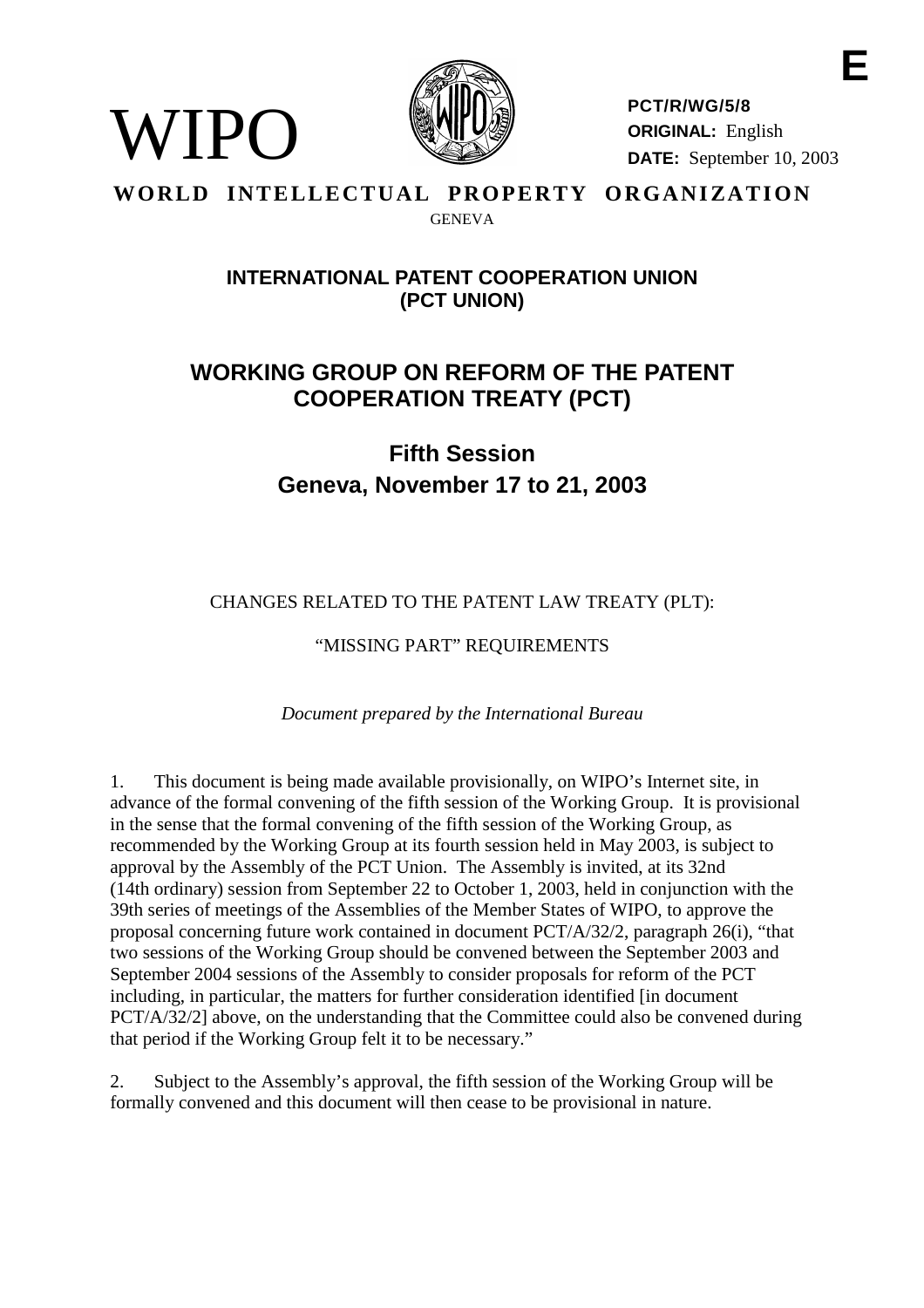# <span id="page-1-0"></span>**BACKGROUND**

3. At its first session, the Working Group on Reform of the Patent Cooperation Treaty (PCT) discussed proposals designed to align the PCT with the requirements of the Patent Law Treaty (PLT), based on document PCT/R/WG/1/5.

4. Among the PLT-related proposals contained in document PCT/R/WG/1/5 were proposals to conform the PCT "missing part" requirements to those of the PLT (see document PCT/R/WG/1/5, Annex I). However, due to time constraints, a number of the proposals contained in document PCT/R/WG/1/5, including those related to "missing part" requirements, could not be discussed during the first session of the Working Group. Rather, the Working Group desired to give priority to those matters "which would result in the greatest and most immediate practical benefits for users, having regard also to the degree of complexity involved and to workload implications for Offices and Authorities," in particular, proposals concerning restoration of the right of priority and relief when time limits were missed, especially the time limit for entering the national phase (see the first session summary by the Chair, document PCT/R/WG/1/9, paragraph 21(v)).

5. For the second session of the Working Group, the International Bureau prepared a document outlining possible further PLT-related changes to the PCT, suggesting, in general, that those PLT-related proposals contained in document PCT/R/WG/1/5 which had not been discussed during the first session of the Working Group would not need to be addressed as matters of high priority. With regard to the proposal to conform the PCT "missing part" requirements to those of the PLT, as contained in Annex I to document PCT/R/WG/1/5, it was suggested that "[i]n light of the discussions at the first session of the Working Group, this proposal is considered to have a relatively low priority and will not be resubmitted for consideration by the Working Group until a later date" (see document PCT/R/WG/2/6, paragraph 9; the Working Group at its second session was unable in the time available to consider document PCT/R/WG/2/6 – see document PCT/R/WG/2/12, paragraph 59).

6. At its third session, the Working Group reviewed proposals for reform which had already been submitted to the Committee on Reform of the PCT or the Working Group but not yet considered in detail and agreed on the priority of those proposals, with a view to their inclusion in the work program of the Working Group. Among the proposals reviewed by the Working Group was the proposal to conform the PCT "missing part" requirements to those of the PLT, as originally submitted to the Working Group in document PCT/R/WG/1/5. The Working Group agreed that the International Bureau should resubmit the proposals for further consideration by the Working Group (see the summary of the session by the Chair, document PCT/R/WG/3/5, paragraphs 35 to 40, in particular, paragraph 38).

7. Further revised proposals relating to "missing part" requirements were prepared by the International Bureau for consideration by the Working Group at its fourth session (see document PCT/R/WG/4/2). The Working Group's discussions at its fourth session (see document PCT/R/WG/4/14, paragraphs 45 to 71) are outlined in the following paragraphs:

"45. Discussions were based on document PCT/R/WG/4/2.

# *"Existing Rules 20.8 and 20.9*

"46. The International Bureau explained that it was not proposed to delete existing Rules 20.8 and 20.9, which should have appeared in document PCT/R/WG/4/2 as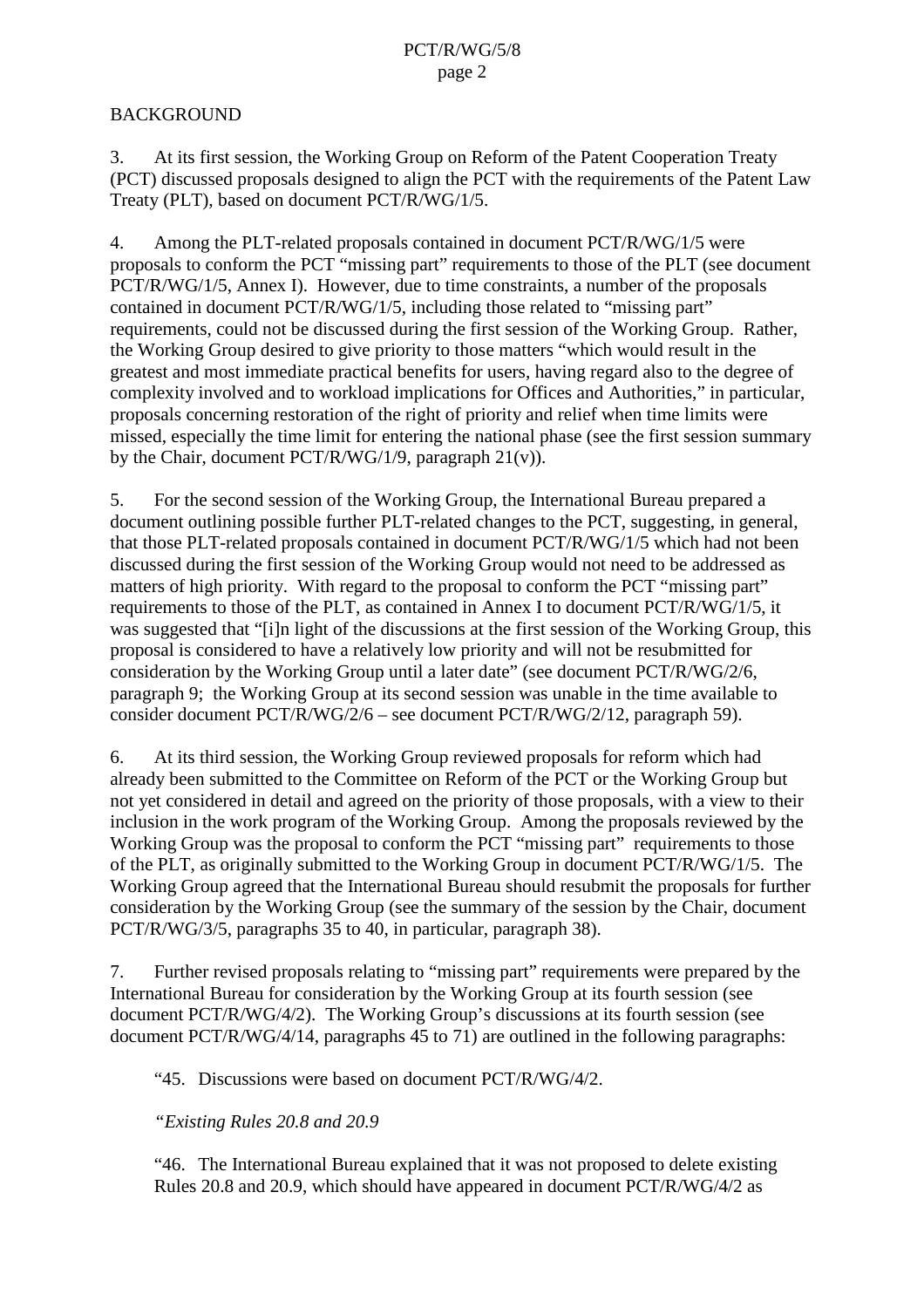renumbered Rules 20.6 and 20.7, respectively. Further consequential amendments to both Rules would also be needed.

*"Rule 20 – Title*

"47. The proposed amendment of the title of Rule 20 was approved by the Working Group.

*"Existing Rules 20.1 to 20.3*

"48. The deletion of Rules 20.1 to 20.3 and the transfer of their contents to the Administrative Instructions were approved by the Working Group.

*"Rule 20.1(d)*

"49. The Working Group agreed that a decision of the Assembly should be sought, when the proposed amendments were submitted to it, so as to clarify that transitional reservations that had been made under existing Rule 20.4(d) would continue to be effective under that provision when renumbered as Rule 20.1(d).

*"Rule 20.2(a) and (b)*

"50. The deletion of Rule  $20.2(a)$  and the transfer of its contents to the Administrative Instructions were approved by the Working Group. It was also agreed that the International Bureau should review the wording of Rule 20.2(b), consequential on such deletion.

*"Rule 20.3(a)*

"51. The amendment to change the reference to "Article  $11(2)$ " to read "Article  $11(2)(a)$ " was approved by the Working Group.

*"Rule 20.3(b)*

"52. The Working Group agreed that the International Bureau should review the wording of the provision in the light of a suggestion that this provision should additionally give the applicant the opportunity to make observations, consistent with existing Rule 20.8 and PLT Article 5(3).

*"Rule 20.3(c)*

"53. The Working Group agreed that proposed Rule 20.3(c) should be revised to provide that, where the outstanding requirement(s) under Article 11(1) were complied with after the time limit applicable under Rule 20.3(d) but before the receiving Office sent out a notification under Rule 20.4(i), the outstanding requirement(s) concerned should be considered to have been complied with before the expiration of that time limit, similarly to the provision in respect of the payment of fees under Rule 16*bis*.1(d).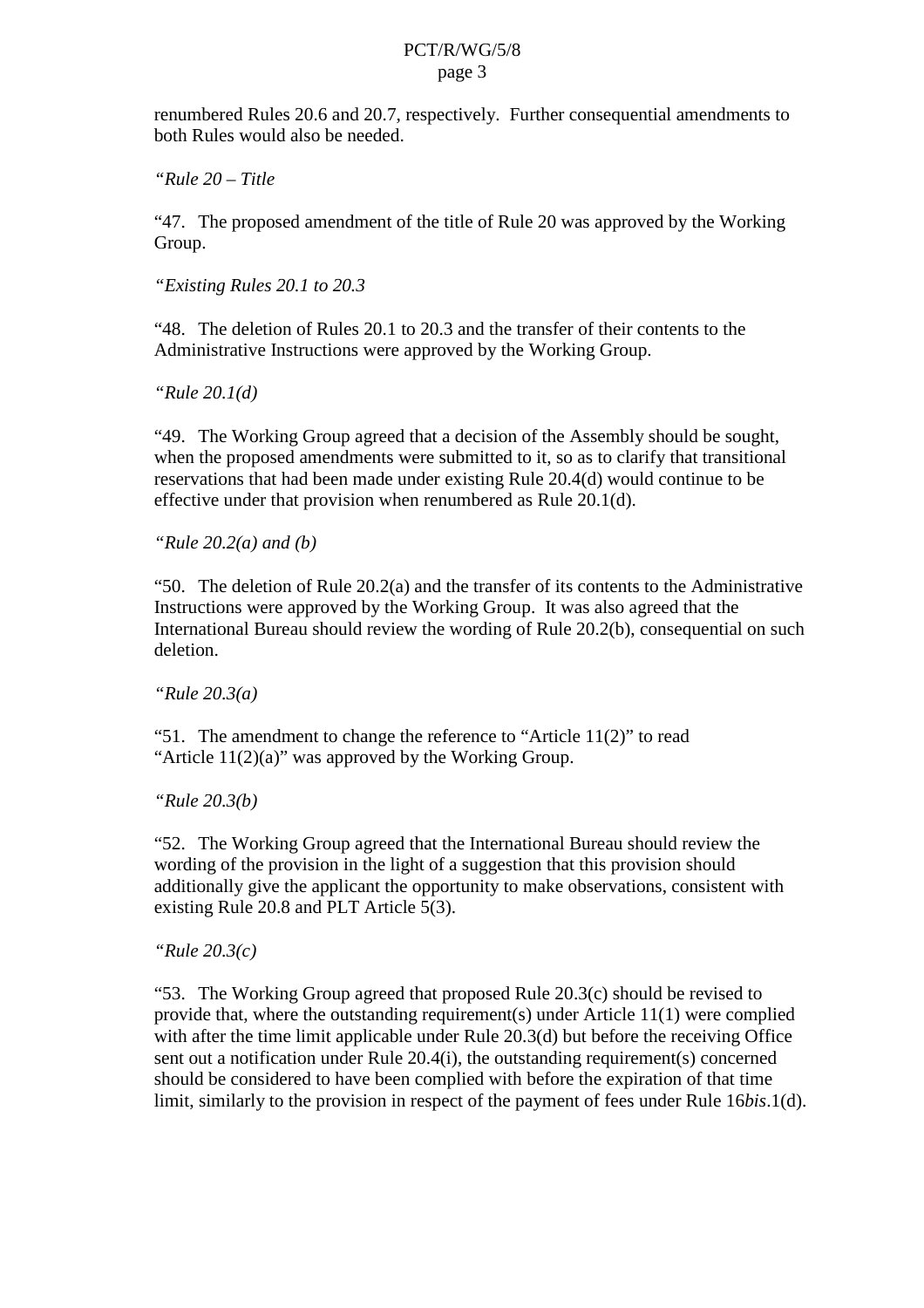# *"Rule 20.3(d)*

"54. There was a clear division of opinion as to the time limit that should apply under this provision. Some delegations and representatives supported a two-month period in order to be consistent with the PLT. One representative also noted that a two-month period was desirable in countries in which difficulties with communications were experienced. Other delegations and representatives were in favor of a one-month period in view of the stringent time frames that governed the PCT procedure (for example, the requirement under Rule 22.1(a) that the record copy be transmitted in time for it to reach the International Bureau by the expiration of 13 months from the priority date). The Working Group noted that the amendment agreed to in respect of Rule 20.3(c) (see paragraph 53 above) would effectively extend the period under Rule 22.1(a).

#### *"Rule 20.4*

"55. One delegation suggested that this provision should also cover cases in which no observations from the applicant were received by the receiving Office within the applicable time limit. The delegation also suggested that the expression "the application is considered not to have been filed" (see Rule 20.4(i) as proposed to be amended) was inconsistent with Article 25 which provided for a review by designated Offices. One representative suggested the use of the words "is considered not to have been filed as an international application." It was agreed that the International Bureau should review Rule 20.4 in the light of these suggestions.

# *"Rule 20.5(a)*

"56. The Working Group agreed that, in general, proposed new Rule 20.5 should apply in cases where a missing part of the description, claims or drawings was furnished either before or after an international filing date had been accorded, so that the Rule could result in either the first according of an international filing date or the correction of an international filing date that had already been accorded, depending on the circumstances.

"57. The Working Group agreed that a restriction should be added to Rule 20.5(a) with regard to the requirement for the receiving Office to invite the applicant to furnish any missing part, similar to PLT Article 5(5), which is restricted to the situation where the Office notices the apparent omission of a part of the description or drawing "in establishing the filing date." In this context, reference was made to Note 5.19 of the Explanatory Notes on PLT Article 5. The Working Group also discussed the possibility of including an outer time limit under this provision (which could perhaps be fixed to be consistent with the time limit for acting under Article 14(4)).

"58. The Working Group agreed that proposed new Rule 20.5(a) should be reviewed with a view to putting it beyond doubt as to the cases in which it applied, that is, in the case of a missing part of the description, a missing part of a claim or of the claims (including the case where an entire claim was missing), and a missing part of a drawing or of the drawings (including the case where an entire drawing was missing). The operation of the Rule in relation to the minimum requirements for according an international filing date under Article 11(1)(iii)(d) and (e) relating to the description and claims also needed to be clear, as well as in relation to the specific provisions of Article 14(2) concerning references in the international application to missing drawings.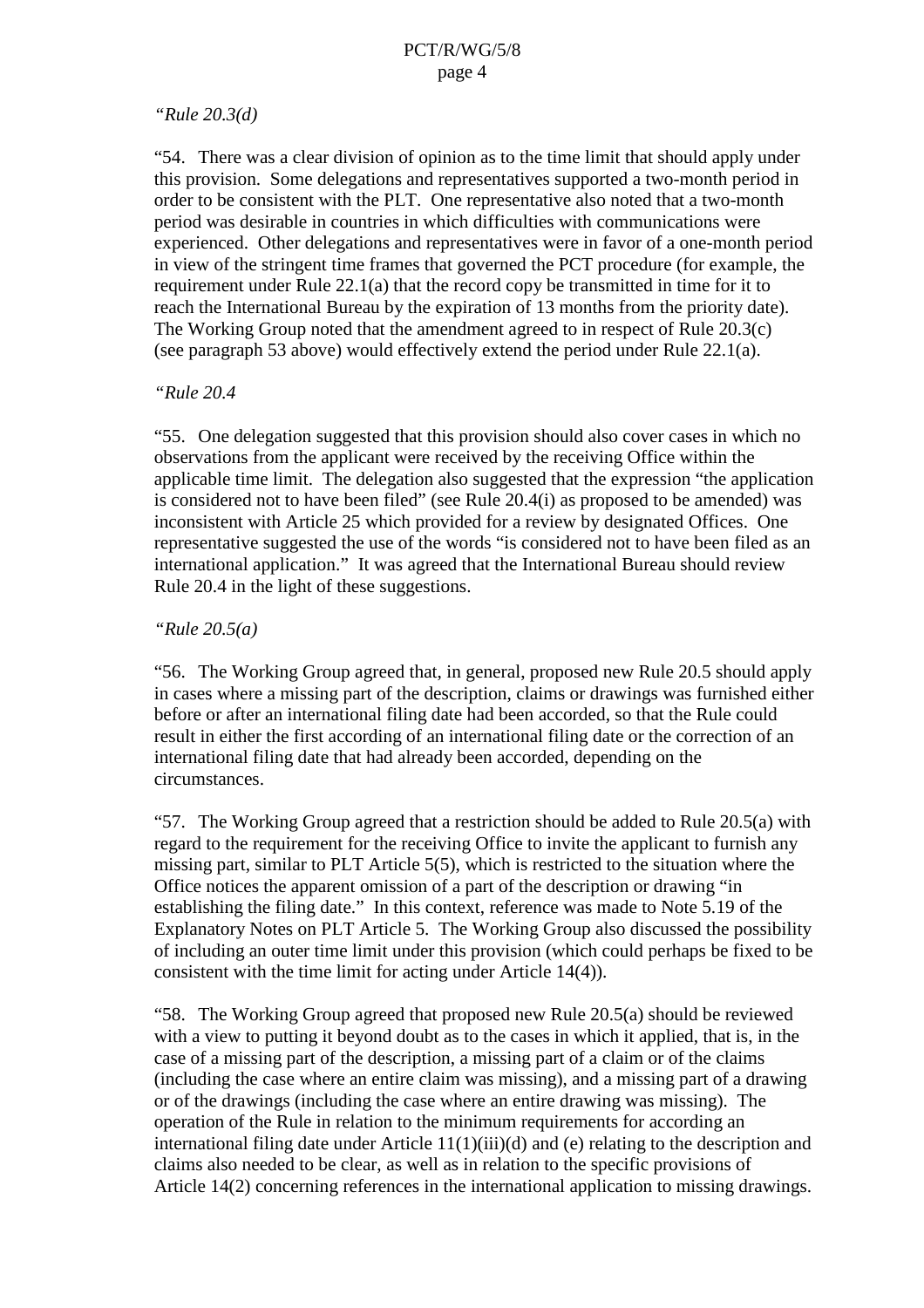# *"Rule 20.5(b)*

"59. The Working Group noted that the reference in Rule 20.5(b) to "paragraphs (e) and (f)" should be corrected to read "paragraphs (d) and (e)."

"60. The Working Group agreed that a provision should be added, in Rule 20.5(b) or elsewhere, so as to require the receiving Office to promptly notify the applicant and the International Bureau of the international filing date accorded or corrected under Rule 20.5.

*"Rule 20.5(c)*

"61. The Working Group noted that, although the considerations were not exactly the same, the clear division of opinion under Rule 20.3(d) as to whether the time limit should be one or two months also existed under this provision.

"62. In response to a suggestion that the time limit under this provision should be calculated from the date of receipt of the invitation, the Working Group noted that the general regime under the PCT was that time limits in such cases were calculated from the date on which the invitation was sent and that any change in this respect would therefore need to be considered in the context of that general regime.

"63. The Working Group noted that the word "an" should be deleted in the first line of Rule 20.5(c)(ii).

*"Rule 20.5(d)*

"64. The Working Group agreed that, in order to ensure that the applicant had sufficient time to take advantage of this provision, the time limit for requesting that a missing part furnished under Rule 20.5(b) be disregarded should be one month from the date on which the applicant was notified of the change of international filing date under that Rule.

*"Rule 20.5(e)*

"65. The Working Group noted that the reference in the chapeau to "the time limit under paragraph (b)"should be changed to "the time limit under paragraph (c)." In item (iii), the word "in" should be inserted before the words "the same language." In item (iv), the reference to "item (iv)" should be changed to "item (iii)."

"66. Two delegations and one representative expressed concern that the proposed requirement, presented in square brackets, "on the date on which one or more elements referred to in Article 11(1)(iii) were first received by the receiving Office, [the international application contained an indication that the contents of the earlier application were incorporated by reference in the international application]" would impose an unnecessary (formality) requirement, limiting the situations where missing parts could be filed without loss of the international filing date. The Working Group noted that the requirement was consistent with an optional requirement under PLT Rule  $2(4)(v)$  and that, without such a requirement, in so far as it related to missing drawings, the provision could be considered to conflict with Article 14(2) which prescribed the procedure to be applied where drawings were furnished after an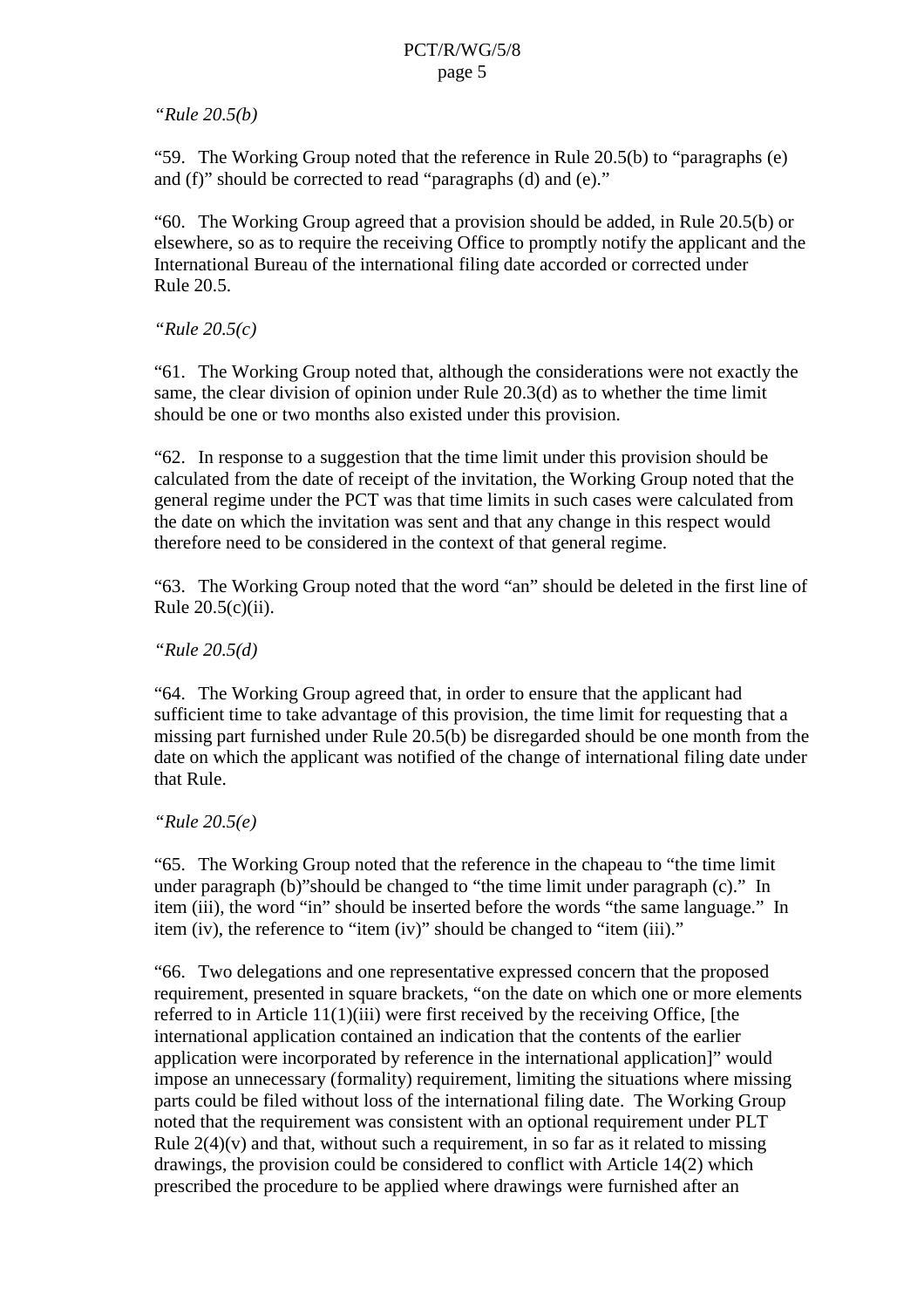international filing date had been accorded. Although it was agreed that the inclusion in the request of a pre-printed statement that the contents of earlier application(s) the priority of which was claimed was included by reference appeared to be undesirable, it was suggested that such a pre-printed statement might be restricted to incorporation by reference *for the purposes of Rule 20.5(e)*, for example, using wording similar to that used in present Rule 4.9(b) with regard to "precautionary" designations in the request. The Working Group invited the Secretariat to review Rule 20.5(e) in the light of these considerations. The Secretariat also invited delegations and representatives to submit suggestions on the electronic forum.

"67. In response to a concern of one delegation and one representative, the Working Group invited the Secretariat to consider whether the copy of the earlier application furnished under item (ii) should be certified, taking account of the corresponding provisions under PLT Rule 2(4)(i) and (ii) which provide for the certified copy to be furnished later.

"68. In response to a concern of one delegation, the Working Group noted that the obligation was on the applicant to establish where in the earlier application(s) the "missing part" was contained and agreed that the following text should be deleted from the Comment on the item: "; it would thus appear that the receiving Office would be required to compare the missing part furnished later with the "missing part" as contained in the earlier application."

#### *"Rule 26*

"69. The Working Group agreed that the wording of Rule 26.1 as proposed to be amended should be further amended so as to "give the applicant the opportunity" to make observations rather than "inviting" the applicant to do so.

"70. The Working Group agreed that Rule  $26.5(b)(i)$  as proposed to be amended should be further amended so as to take into account that the time limit fixed under Rule 26.2 may be extended by the receiving Office. The Working Group agreed further that Rule 26.2(b)(ii) should be reviewed with a view to its possible deletion, noting that Article 14(2) required the sending of an invitation to correct as a condition for considering the application withdrawn where the applicant failed to correct the international application within the prescribed time limit.

# *"Existing Rule 20.8*

"71. One delegation suggested that the provisions of existing Rule 20.8 be split into two separate provisions: one provision would cover the situation in which the receiving Office realized itself that it had made an error, and the other provision would cover the situation in which the receiving Office only realized that it had made an error after this had been pointed out to it by the applicant. The Working Group agreed that the International Bureau should consider whether the provision should be split and where in Rule 20 the provision(s) should be included."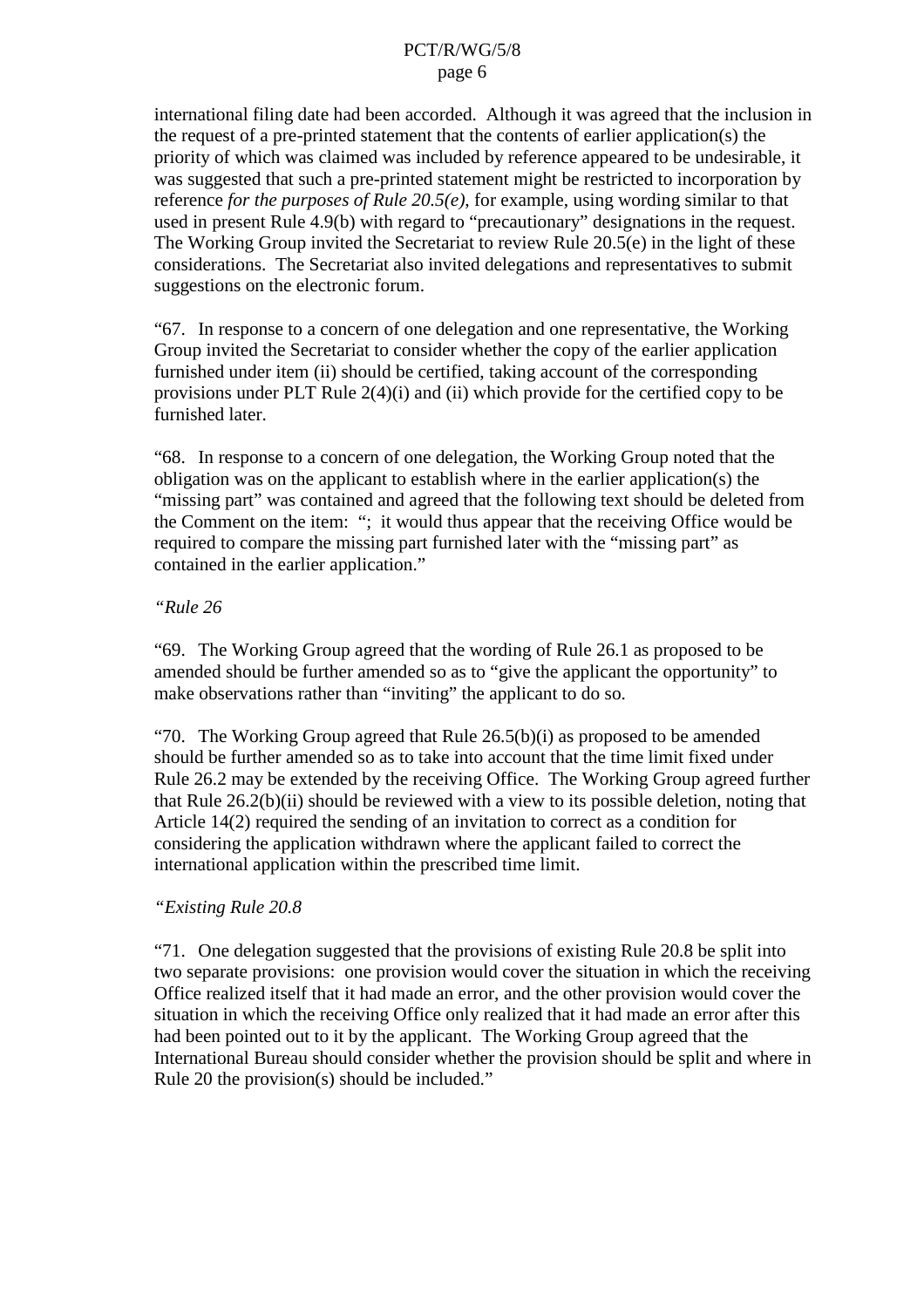#### CONFORM PCT "MISSING PART" REQUIREMENTS TO THOSE OF THE PLT

8. The present document contains revised texts of the proposals related to "missing part" requirements contained in the Annex to document PCT/R/WG/4/2. The proposals have been further revised so as to take into account the discussions and agreements reached at the fourth session of the Working Group as summarized in paragraph [7](#page-1-0), above. As in the case of the proposals contained in document PCT/R/WG/4/2, the further revised proposals take into account, as was suggested in document PCT/R/WG/2/6, that there is no intention to proceed. until a future session of the Working Group, with certain other PLT related proposals which were also contained in Annex I to document PCT/R/WG/1/5, such as proposals to align the PCT filing date requirements with regard to claims, "drawing as description," and replacement of description and drawing by reference to previously filed application to those of the PLT.

#### *Structure of Rule 20*

9. In the context of "missing part" requirements, it is proposed to revise Rule 20 so as to move to the Administrative Instructions matters of detail related to the stamping of dates, etc., which are presently dealt with in Rules 20.1 to 20.3, and to leave the Rule to deal with the more significant question of the according of the international filing date. The existing provisions of the Rule would be renumbered accordingly. A new provision would be added as Rule 20.3(c) and (d) dealing with the question of subsequent compliance with Article 11(1). Rule 20.5 as amended would deal with missing parts, including the case where the missing part is completely contained in an earlier application the priority of which is claimed (see below). The proposed amendments would align the order of the provisions dealing with the according of the international filing date with the (logical) order in which a receiving Office determines whether and which date to accord as the international filing date.

#### *International filing date where missing part is filed*

10. Under PLT Article 5(6)(a), later submission (within certain time limits) of a missing part of the description or a missing drawing results in according as the filing date the date on which the Office has received the missing part of the description or the missing drawing, or the date on which all the filing date requirements are complied with, whichever is later. The same principle is applied under the PCT where sheets (description, claims, drawings) pertaining to the same application are not received on the same day. However, while the Treaty (PCT Article 14(2)) expressly deals with the case of missing drawings, neither the Treaty nor the Regulations specifically deal with the according (or correction) of an international filing date where sheets other than missing drawings are received later than the date on which papers were first received. This matter is expressly dealt with only in the Administrative Instructions (see Section 309 of the Administrative Instructions) and in the Receiving Office Guidelines (see paragraphs 200 to 207 of the Receiving Office Guidelines). In order to clarify the procedure, it is proposed to deal with this important matter in the Regulations (rather than in the Administrative Instructions and the Receiving Office Guidelines) and to amend Rule 20 accordingly (see Rule 20.5 as proposed to be amended).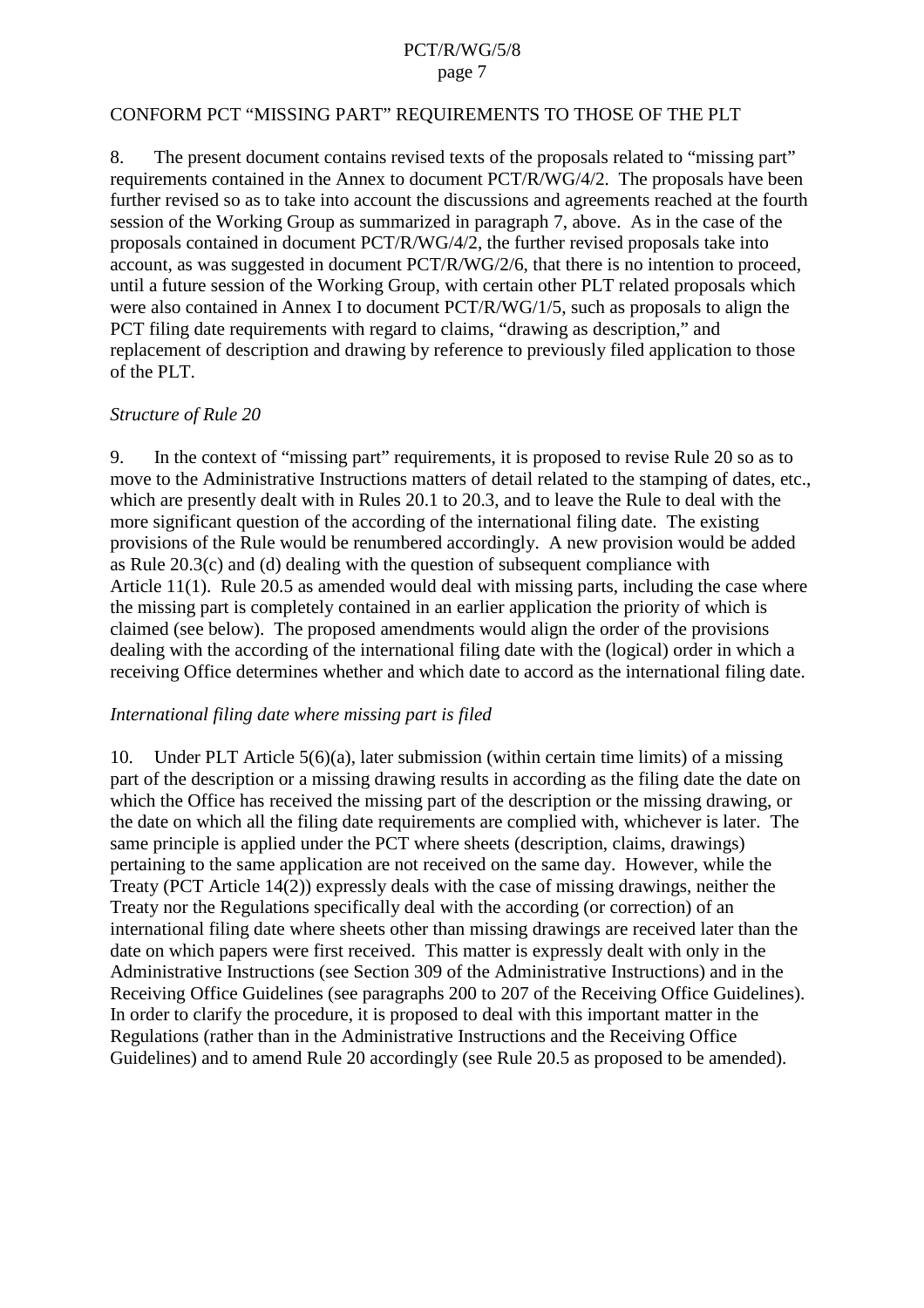# *International filing date where missing part is completely contained in earlier application*

11. The main difference between the "missing part" requirements of the PLT and those of the PCT is that, under the PLT, the applicant can rectify the omission, at the time of filing, of a part of the description or of a drawing without loss of the filing date if the application claims the priority of an earlier application and the missing part of the description or the missing drawing is completely contained in that earlier application (see PLT Article 5(6) and PLT Rule  $2(3)$  and  $(4)$ ). There is no equivalent provision in the PCT. It is proposed to amend the PCT Regulations by adding new Rule 20.5(e) so as to align PCT requirements to those of the PLT.

# *Alignment of certain related requirements under the PCT with those under the PLT*

12. In the context of "missing part" type requirements, it is also proposed to align certain related requirements under the PCT with those under the PLT, in particular time limits for compliance with non-filing date related requirements (see Rule 26 as proposed to be amended).

> *13. The Working Group is invited to consider the proposals contained in the Annex to this document.*

> > [Annex follows]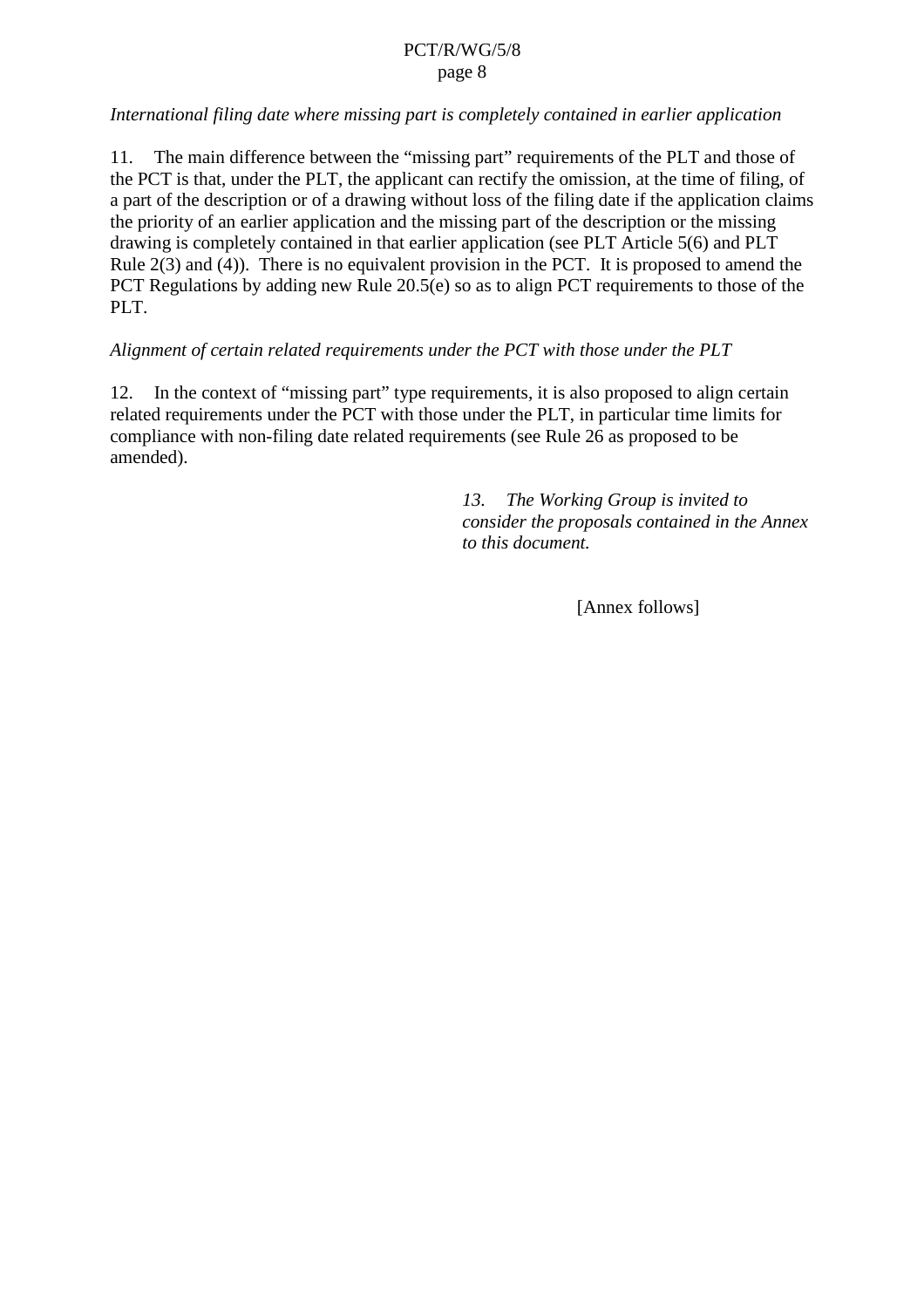## PCT/R/WG/5/8

## ANNEX

# PROPOSED AMENDMENTS OF THE PCT REGULATIONS:

# "MISSING PART" REQUIREMENTS

# TABLE OF CONTENTS

| Rule 12 Language of the International Application and Translation for the Purposes of |  |
|---------------------------------------------------------------------------------------|--|
|                                                                                       |  |
|                                                                                       |  |
|                                                                                       |  |
| Rule 20 International Filing Date Receipt of the International Application            |  |
|                                                                                       |  |
|                                                                                       |  |
|                                                                                       |  |
|                                                                                       |  |
|                                                                                       |  |
|                                                                                       |  |
|                                                                                       |  |
|                                                                                       |  |
|                                                                                       |  |
|                                                                                       |  |
|                                                                                       |  |
|                                                                                       |  |
|                                                                                       |  |
| Rule 26 Checking by, and Correcting Before, the Receiving Office of Certain           |  |
|                                                                                       |  |
|                                                                                       |  |
|                                                                                       |  |
|                                                                                       |  |
|                                                                                       |  |
|                                                                                       |  |
|                                                                                       |  |
|                                                                                       |  |
|                                                                                       |  |
|                                                                                       |  |
|                                                                                       |  |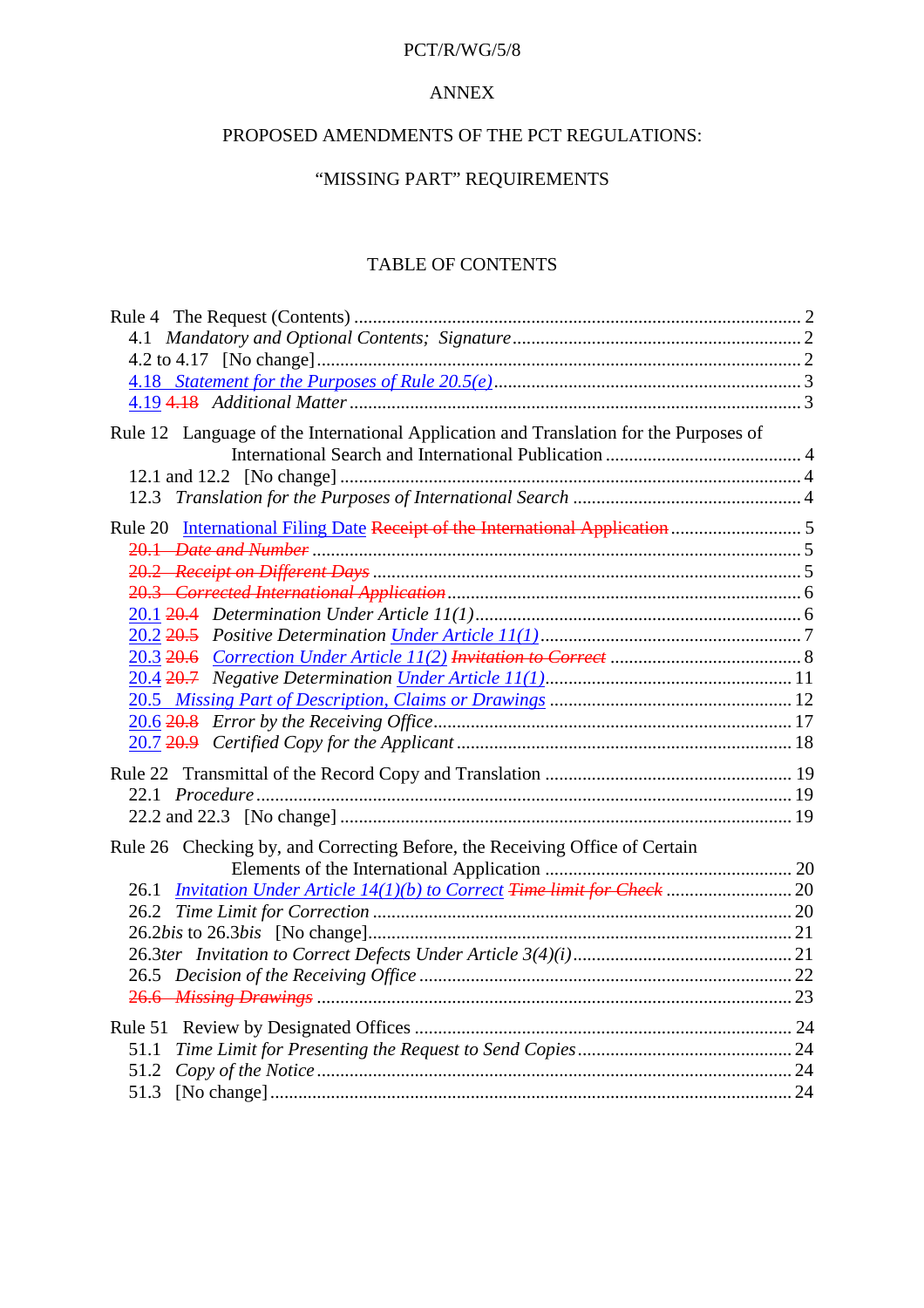# **Rule 4**

# **The Request (Contents)**

<span id="page-9-0"></span>4.1 *Mandatory and Optional Contents; Signature*

(a) and (b) [No change]

(c) The request may contain:

(i) and (ii) [No change]

(iii) declarations as provided in Rule  $4.17<sub>1</sub>$ 

(iv) a statement as provided in Rule 4.18.

[COMMENT: The proposed addition of item (iv) is consequential on the proposed addition of new Rule 4.18, below. See also Comment on proposed new Rule 20.5(e), below.]

(d) [No change]

4.2 to 4.17 [No change]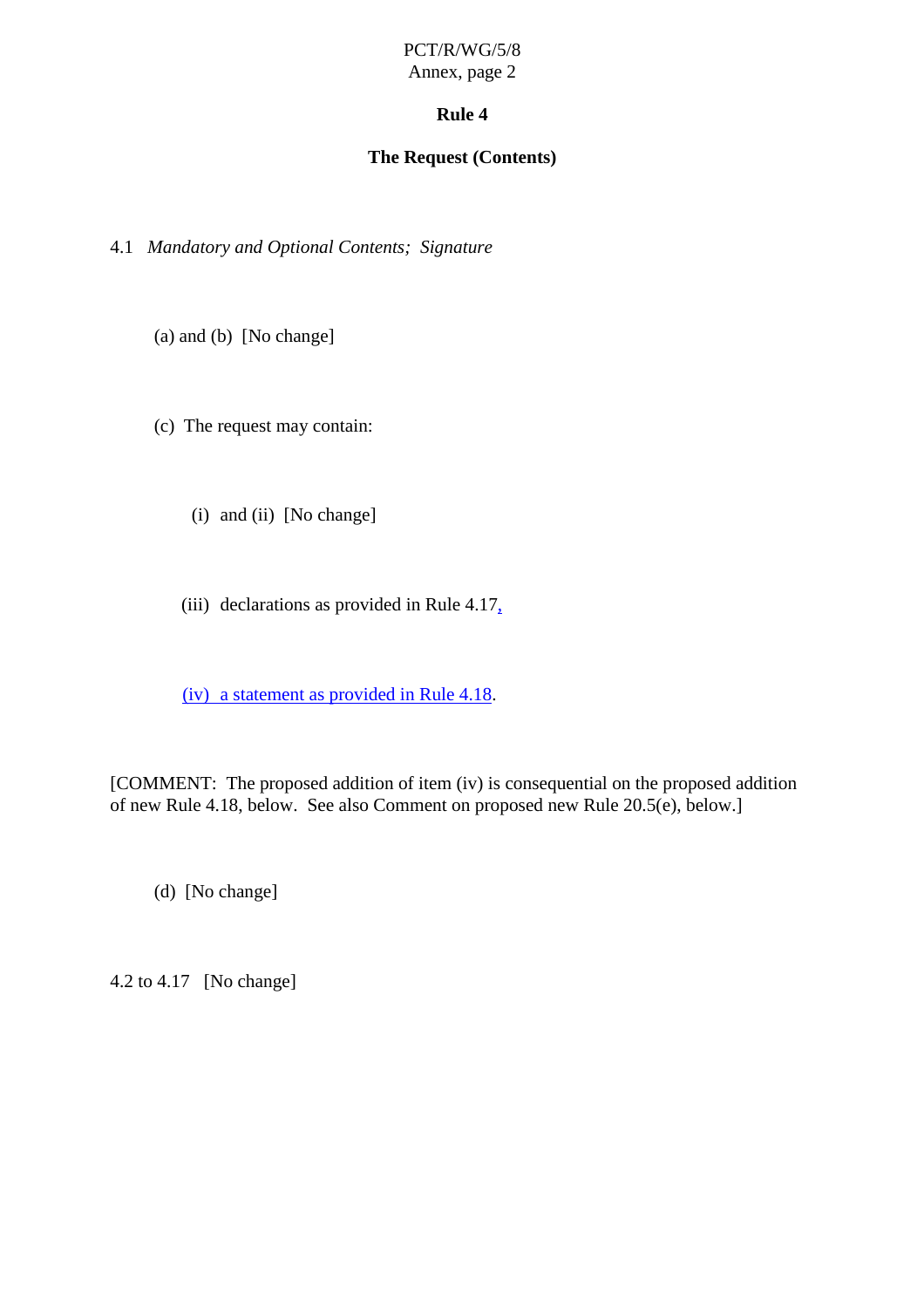<span id="page-10-0"></span>4.18 *Statement for the Purposes of Rule 20.5(e)*

The request may contain a statement, for the purposes of Rule 20.5(e), that the contents of any earlier application whose priority is claimed in the international application are incorporated by reference in the international application, subject to confirmation by a written notice submitted to the receiving Office before the expiration of the applicable time limit under Rule 20.5(c), and that any statement which is not so confirmed before the expiration of that time limit is to be considered as if it had not been made.

[COMMENT: See Comment on Rule 20.5(e) below). New Rule 4.18 is modeled in part on paragraph (b) of present Rule 4.9.]

4.19 4.18 *Additional Matter*

(a) The request shall contain no matter other than that specified in Rules 4.1 to 4.18 4.17, provided that the Administrative Instructions may permit, but cannot make mandatory, the inclusion in the request of any additional matter specified in the Administrative Instructions.

(b) If the request contains matter other than that specified in Rules 4.1 to 4.18 4.17 or permitted under paragraph (a) by the Administrative Instructions, the receiving Office shall *ex officio* delete the additional matter.

[COMMENT: The renumbering is consequential on the proposed addition of new Rule 4.18 (see above). See also Comment on proposed Rule 20.5(e), below.]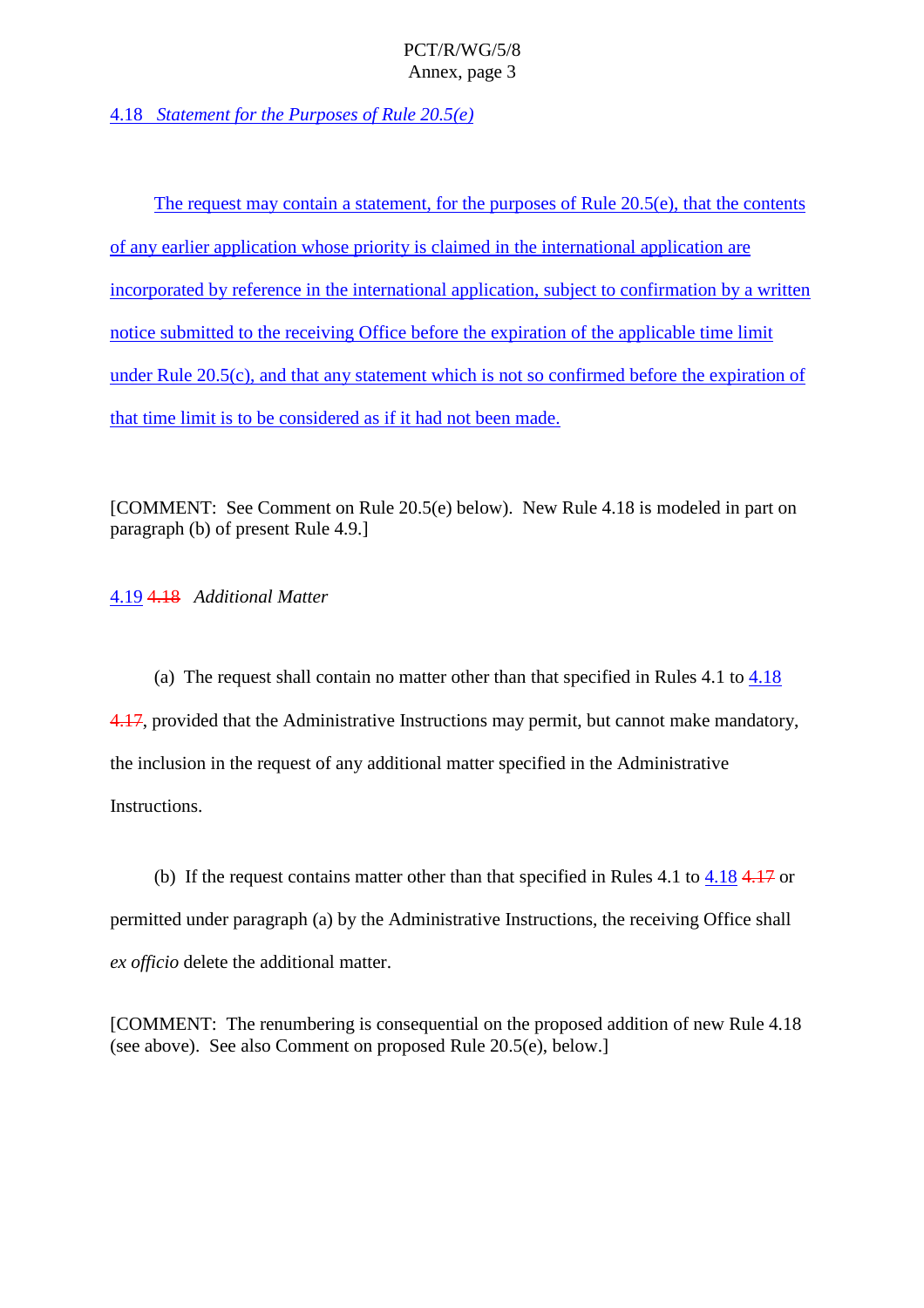# PCT/R/WG/5/8

# Annex, page 4

# **Rule 12**

# **Language of the International Application and Translation**

# <span id="page-11-0"></span>**for the Purposes of International Search and International Publication**

12.1 and 12.2 [No change]

12.3 *Translation for the Purposes of International Search*

(a) and (b) [No change]

(c) Where, by the time the receiving Office sends to the applicant the notification under Rule  $20.2(c)$   $20.5(c)$ , the applicant has not furnished a translation required under paragraph (a), the receiving Office shall, preferably together with that notification, invite the applicant:

[COMMENT: The renumbering is consequential on the proposed renumbering of present Rule 20.5, below.]

(i) and (ii) [No change]

(d) and (e) [No change]

12.4 [No change]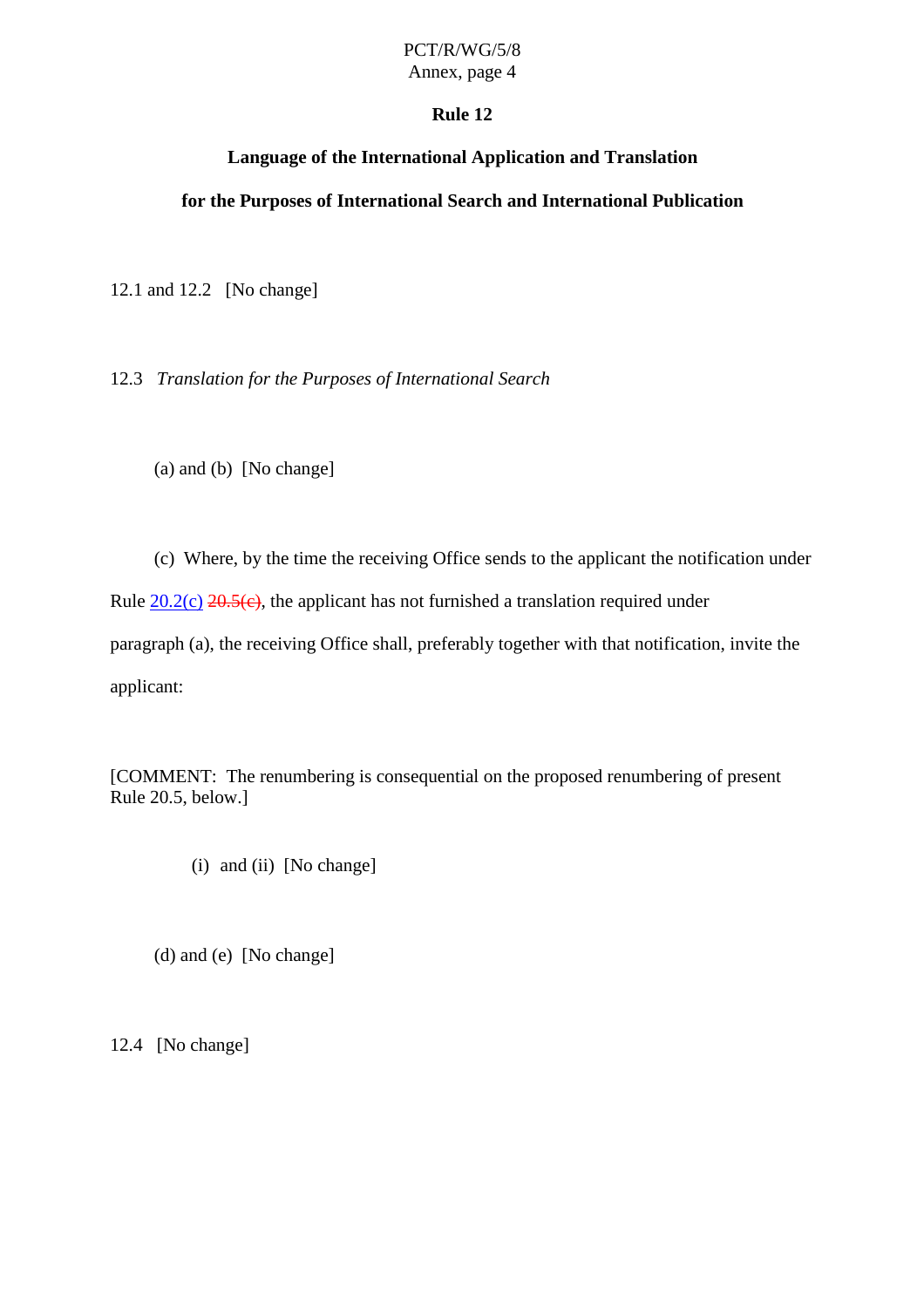#### **Rule 20**

#### **International Filing Date**

#### **Receipt of the International Application**

<span id="page-12-0"></span>[COMMENT: See the summary by the Chair of the fourth session of the Working Group, document PCT/R/WG/4/14, paragraphs 47 and 48.]

20.1 *Date and Number*

(a) Upon receipt of papers purporting to be an international application, the receiving Office shall indelibly mark the date of actual receipt on the request of each copy received and the international application number on each sheet of each copy received.

(b) The place on each sheet where the date or number shall be marked, and other details, shall be specified in the Administrative Instructions.

# 20.2 *Receipt on Different Days*

(a) In cases where all the sheets pertaining to the same purported international application are not received on the same day by the receiving Office, that Office shall correct the date marked on the request (still leaving legible, however, the earlier date or dates already marked) so that it indicates the day on which the papers completing the international application were received, provided

 $(i)$  where no invitation under Article  $11(2)(a)$  to correct was sent to the applicant, the said papers are received within 30 days from the date on which sheets were first received;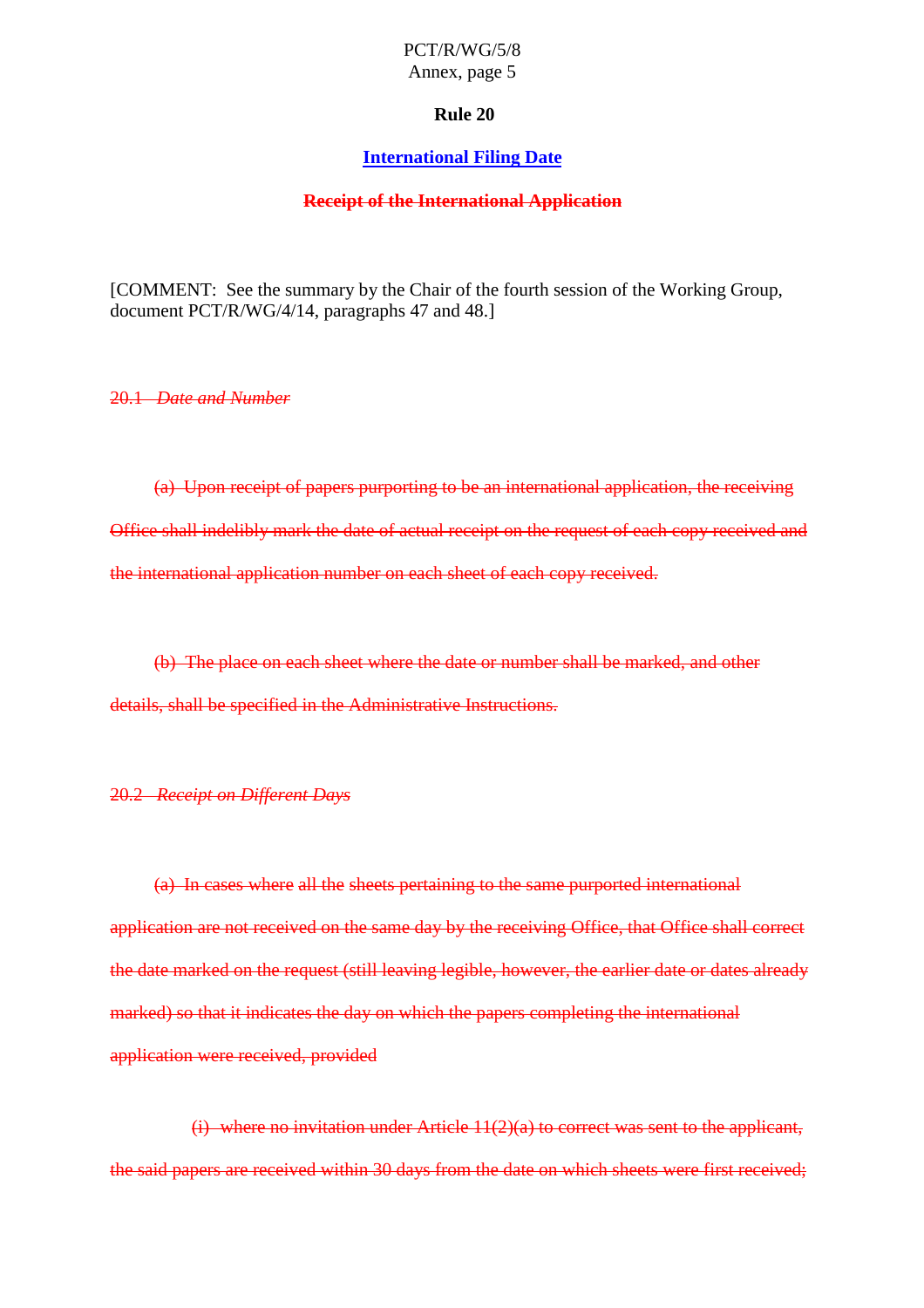<span id="page-13-0"></span>(ii) where an invitation under Article  $11(2)(a)$  to correct was sent to the applicant, the said papers are received within the applicable time limit under Rule 20.6;

 $(iii)$  in the case of Article 14(2), the missing drawings are received within 30 days from the date on which the incomplete papers were filed;

(iv) the absence or later receipt of any sheet containing the abstract or part thereof shall not, in itself, require any correction of the date marked on the request.

(b) Any sheet received on a date later than the date on which sheets were first received shall be marked by the receiving Office with the date on which it was received.

20.3 *Corrected International Application*

In the case referred to in Article 11(2)(b), the receiving Office shall correct the date marked on the request (still leaving legible, however, the earlier date or dates already marked) so that it indicates the day on which the last required correction was received.

20.1 20.4 *Determination Under Article 11(1)*

[COMMENT: See the summary by the Chair of the fourth session of the Working Group, document PCT/R/WG/4/14, paragraph 49. Apart from the renumbering, no change is proposed to the present Rule, but the text is reproduced below for convenient reference.]

(a) [No change] Promptly after receipt of the papers purporting to be an international application, the receiving Office shall determine whether the papers comply with the requirements of Article 11(1).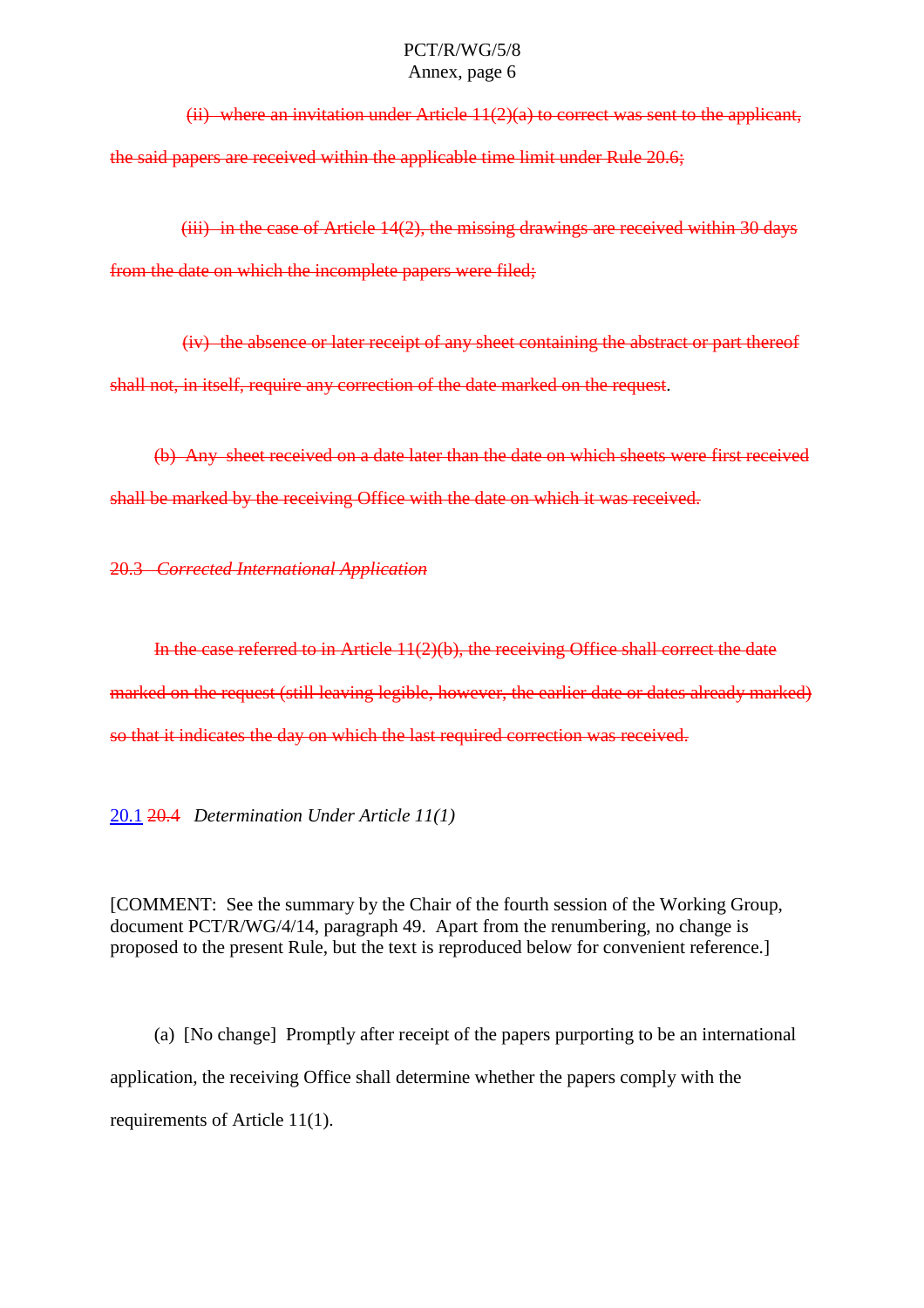*[Rule 20.1, continued]*

<span id="page-14-0"></span>(b) [No change] For the purposes of Article  $11(1)(iii)(c)$ , it shall be sufficient to indicate the name of the applicant in a way which allows his identity to be established even if the name is misspelled, the given names are not fully indicated, or, in the case of legal entities, the indication of the name is abbreviated or incomplete.

(c) [No change] For the purposes of Article 11(1)(ii), it shall be sufficient that the part which appears to be a description (other than any sequence listing part thereof) and the part which appears to be a claim or claims be in a language accepted by the receiving Office under Rule 12.1(a).

(d) [No change] If, on October 1, 1997, paragraph (c) is not compatible with the national law applied by the receiving Office, paragraph (c) shall not apply to that receiving Office for as long as it continues not to be compatible with that law, provided that the said Office informs the International Bureau accordingly by December 31, 1997. The information received shall be promptly published by the International Bureau in the Gazette.

#### 20.2 20.5 *Positive Determination Under Article 11(1)*

[COMMENT: Renumbering and clarification of the title only.]

(a) If the determination under Article  $11(1)$  is positive, the receiving Office shall stamp on the request as prescribed by the Administrative Instructions. the name of the receiving Office and the words "PCT International Application," or "Demande internationale PCT." If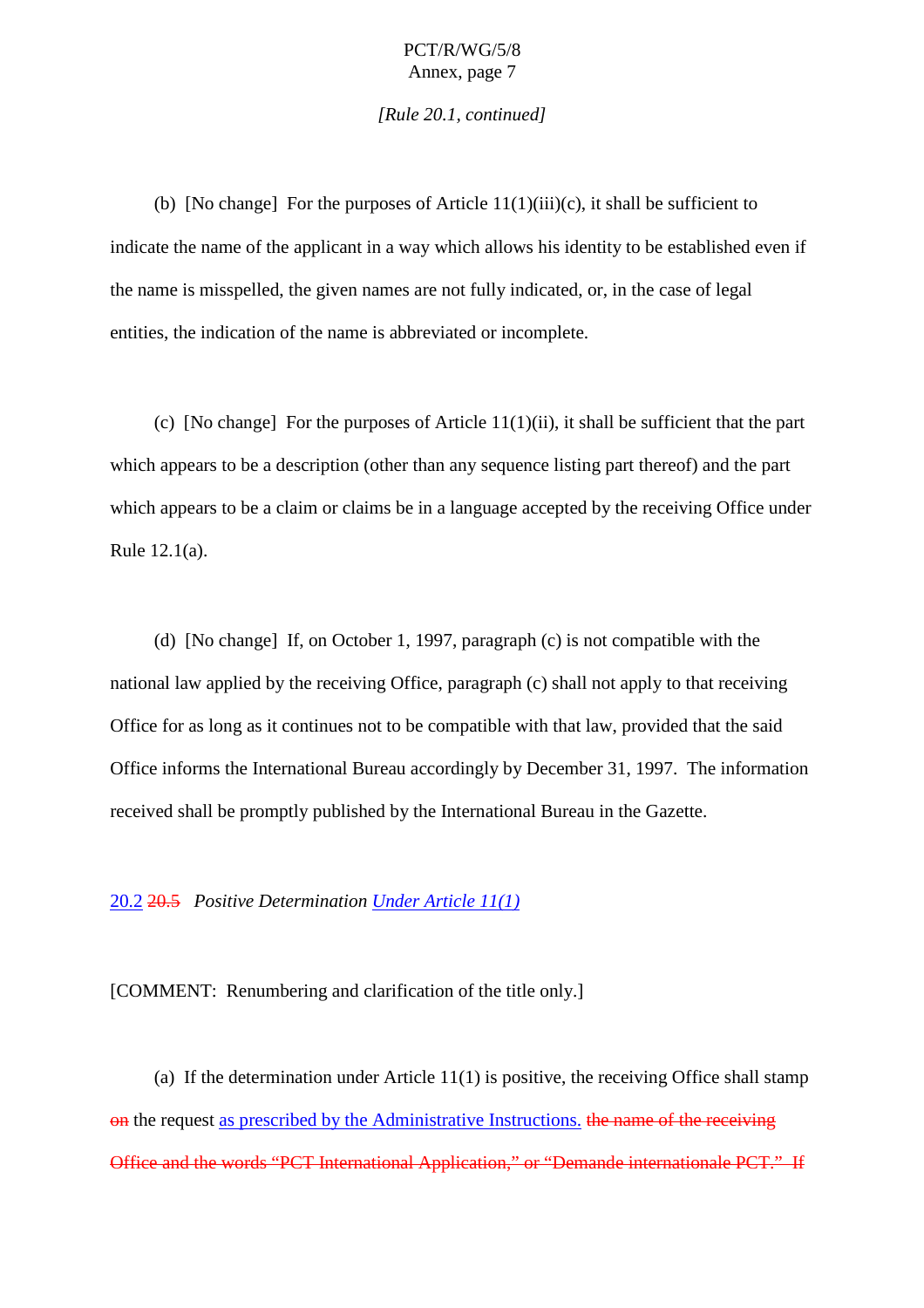*[Rule 20.2(a), continued]*

<span id="page-15-0"></span>the official language of the receiving Office is neither English nor French, the words "International Application" or "Demande internationale" may be accompanied by a translation of these words in the official language of the receiving Office.

[COMMENT: See the summary by the Chair of the fourth session of the Working Group, document PCT/R/WG/4/14, paragraph 50. Paragraphs (b) and (c) are not proposed to be amended but the text is reproduced below for convenient reference.]

(b) [No change] The copy whose request has been so stamped shall be the record copy of the international application.

(c) [No change] The receiving Office shall promptly notify the applicant of the international application number and the international filing date. At the same time, it shall send to the International Bureau a copy of the notification sent to the applicant, except where it has already sent, or is sending at the same time, the record copy to the International Bureau under Rule 22.1(a).

#### 20.3 20.6 *Correction Under Article 11(2) Invitation to Correct*

(a) The invitation to correct under Article  $11(2)(a)$  shall specify the requirement provided for under Article 11(1) which, in the opinion of the receiving Office, has not been fulfilled.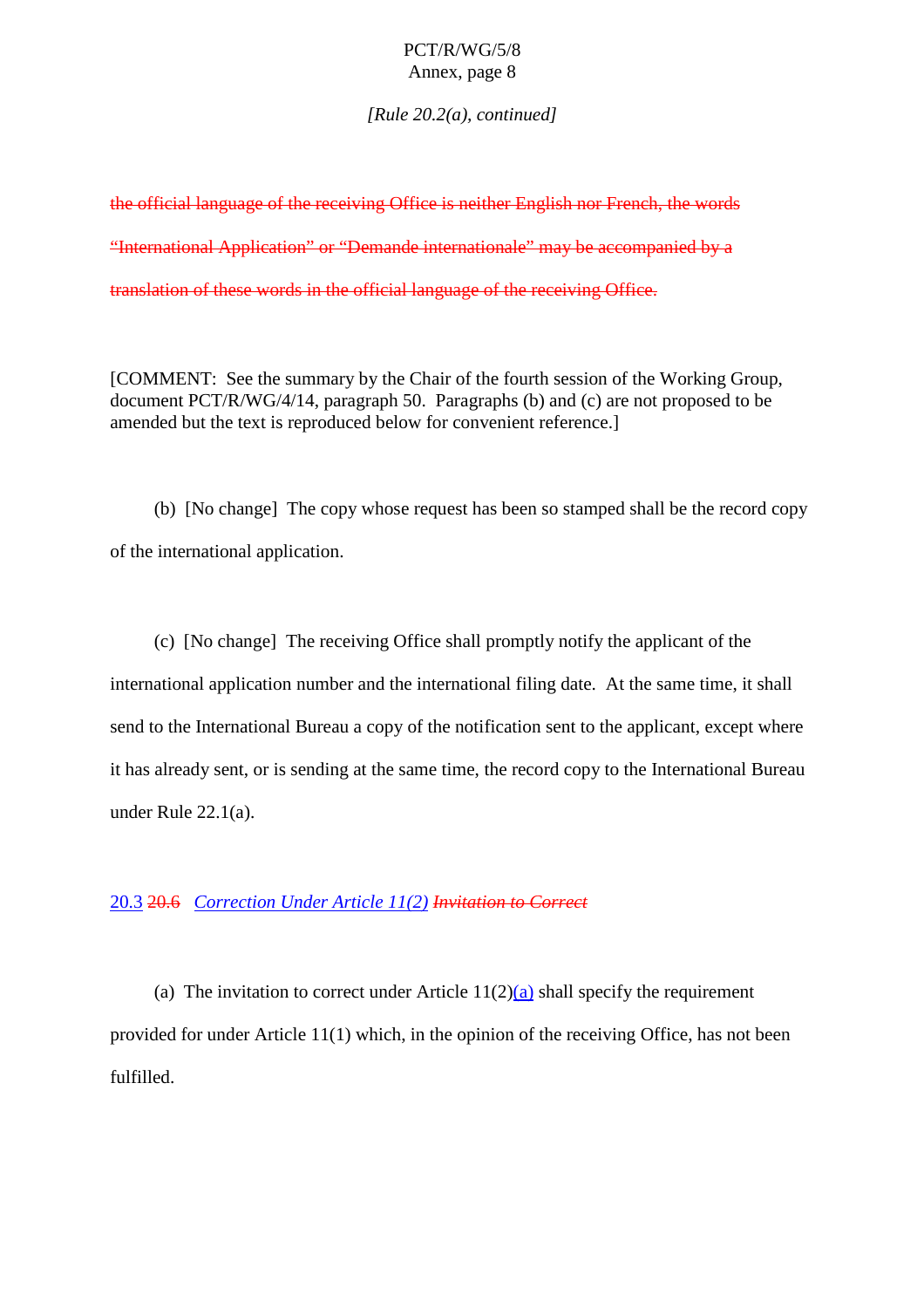*[Rule 20.3(a), continued]*

[COMMENT: Renumbering and clarification only. See the summary by the Chair of the fourth session of the Working Group, document PCT/R/WG/4/14, paragraph 51.]

(b) The receiving Office shall send the invitation referred to in paragraph (a) promptly. In the invitation, the receiving Office shall invite shall mail the invitation to the applicant to furnish the required correction, and to make observations, if any, within the time limit under paragraph (d)(i) and shall fix a time limit, reasonable under the circumstances of the case, for filing the correction. The time limit shall not be less than 10 days, and shall not exceed one month, from the date of the invitation. If that such time limit expires after the expiration of 12 months one year from the filing date of any application whose priority is claimed, the receiving Office shall  $\frac{may}{may}$  call this circumstance to the attention of the applicant.

[COMMENT: See the summary by the Chair of the fourth session of the Working Group, document PCT/R/WG/4/14, paragraph 52. It is also proposed to change the term "one year" to "12 months" for consistency with Rule  $4.10(a)(i)$  and Article  $4(C)(1)$  of the Paris Convention.]

(c) Where one or more of the requirements under Article 11(1) are not complied with at the time of receipt of the purported international application but are complied with on a later date falling within the applicable time limit under paragraph (d), the international filing date shall, subject to Rule 20.5, be that later date and the receiving Office shall proceed as provided in Rule 20.2.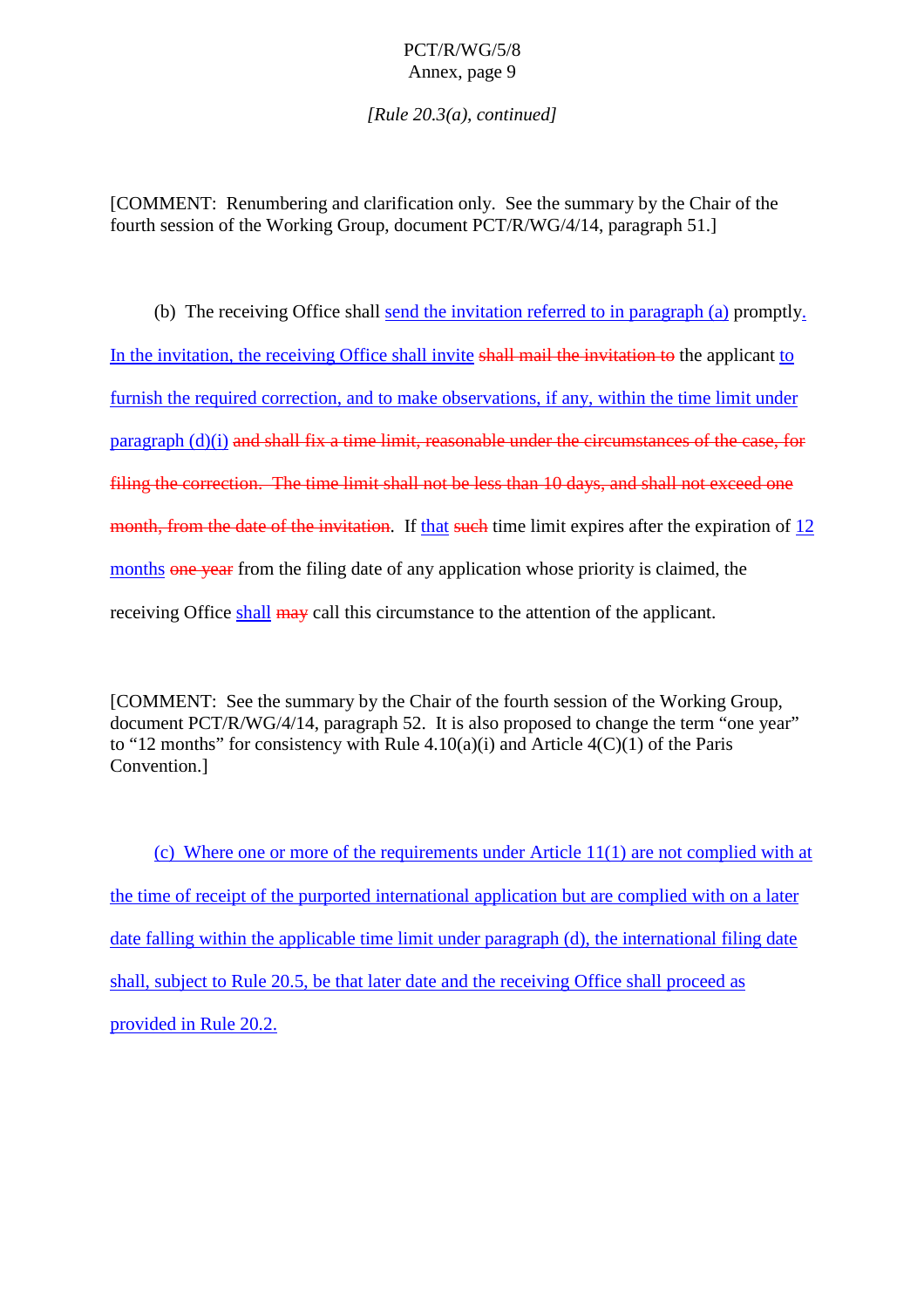*[Rule 20.3(c), continued]*

[COMMENT: See PLT Article 5(4). It is proposed to add new paragraphs (c) and (d) so as to clarify the procedure with regard to the according of the international filing date in case of subsequent compliance with Article 11(1) requirements, in particular in view of proposed new Rule 20.5 (according of the international filing date in case a missing part or missing drawing is filed, including the case that a missing part or missing drawing is completely contained in the earlier application the priority of which is claimed; see below).]

(d) The time limit referred to in paragraphs (b) and (c) shall be:

(i) where an invitation referred to in paragraph (a) was sent to the applicant, [one

month] [two months] from the date of the invitation;

[COMMENT: See PLT Article 5(3) and PLT Rule 2(1). The time limit has been retained in square brackets for further consideration by the Working Group (see the summary by the Chair of the fourth session of the Working Group, document PCT/R/WG/4/14, paragraph 54).]

(ii) where no invitation referred to in paragraph (a) was sent to the applicant, [one

month] [two months] from the date on which one or more elements referred to in

Article 11(1)(iii) were first received by the receiving Office.

[COMMENT: See PLT Article 5(4) and PLT Rule 2(2). While the PLT provides for the time limit under item (ii) only in cases where no invitation was sent to the applicant "because" indications allowing the applicant to be contacted by the Office have not been filed", it is proposed to apply that time limit to all cases where no invitation has been sent to the applicant. The time limit has been retained in square brackets for further consideration by the Working Group (see the summary by the Chair of the fourth session of the Working Group, document PCT/R/WG/4/14, paragraph 54).]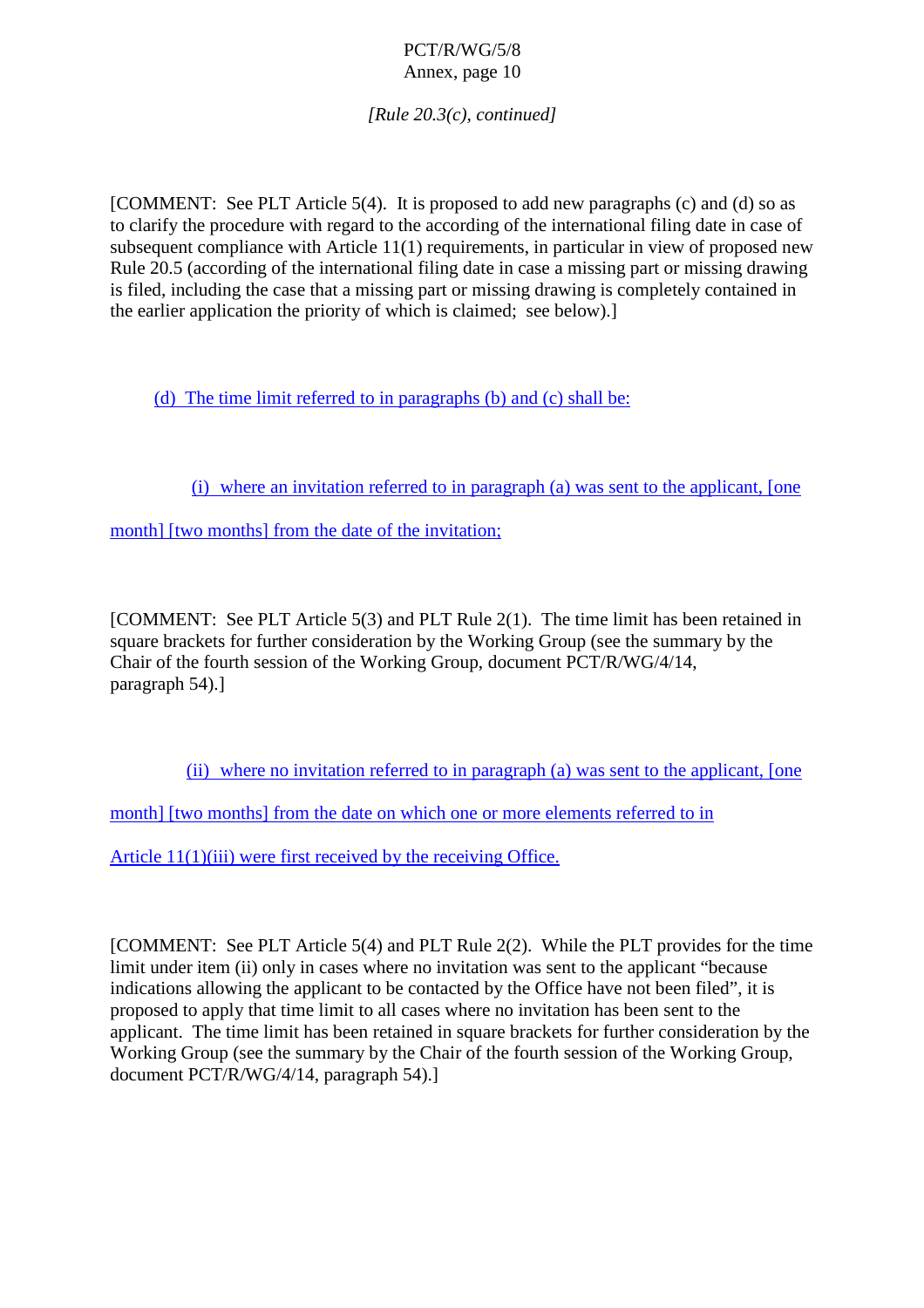<span id="page-18-0"></span>20.4 20.7 *Negative Determination Under Article 11(1)*

(a) If the receiving Office does not, receive a correction under Article  $11(2)$  within the applicable prescribed time limit under Rule 20.3(d), receive a reply to its invitation to correct, or if a the correction is furnished offered by the applicant but the application still does not fulfill the requirements provided for under Article 11(1), the receiving Office  $\dot{\mathbf{t}}$  shall:

[COMMENT: Consequential on the proposed amendment of present Rule 20.6 (renumbered Rule 20.3) and the proposed addition of new Rule 20.3(c) and (d). At the fourth session of the Working Group, one delegation suggested that this provision should also cover cases in which no observations from the applicant were received by the receiving Office within the applicable time limit (see the summary by the Chair of the fourth session of the Working Group, document PCT/R/WG/4/14, paragraph 55). However, it is not proposed to follow this suggestion since Article 11(2) refers only to the filing and the receipt of the "required correction." Rule 20.8 (renumbered 20.6, see below) would apply should the receiving Office, on the basis of the applicant's "observations," realize that it has erred in issuing an invitation to correct since the requirements under Article 11(1) were fulfilled when the papers were first received.]

(i) promptly notify the applicant that the  $\overline{h}$  application is not and will not be

treated as an international application and shall indicate the reasons therefor,

[COMMENT: See the summary by the Chair of the fourth session of the Working Group, document PCT/R/WG/4/14, paragraph 55. Upon further consideration, it is not any longer proposed to amend item (i) so as to align the terminology with that used in PLT Article 5(4)(b). Items (ii) to (iv) are not proposed to be amended but are reproduced below for convenient reference.]

(ii) [No change] notify the International Bureau that the number it has marked on

the papers will not be used as an international application number,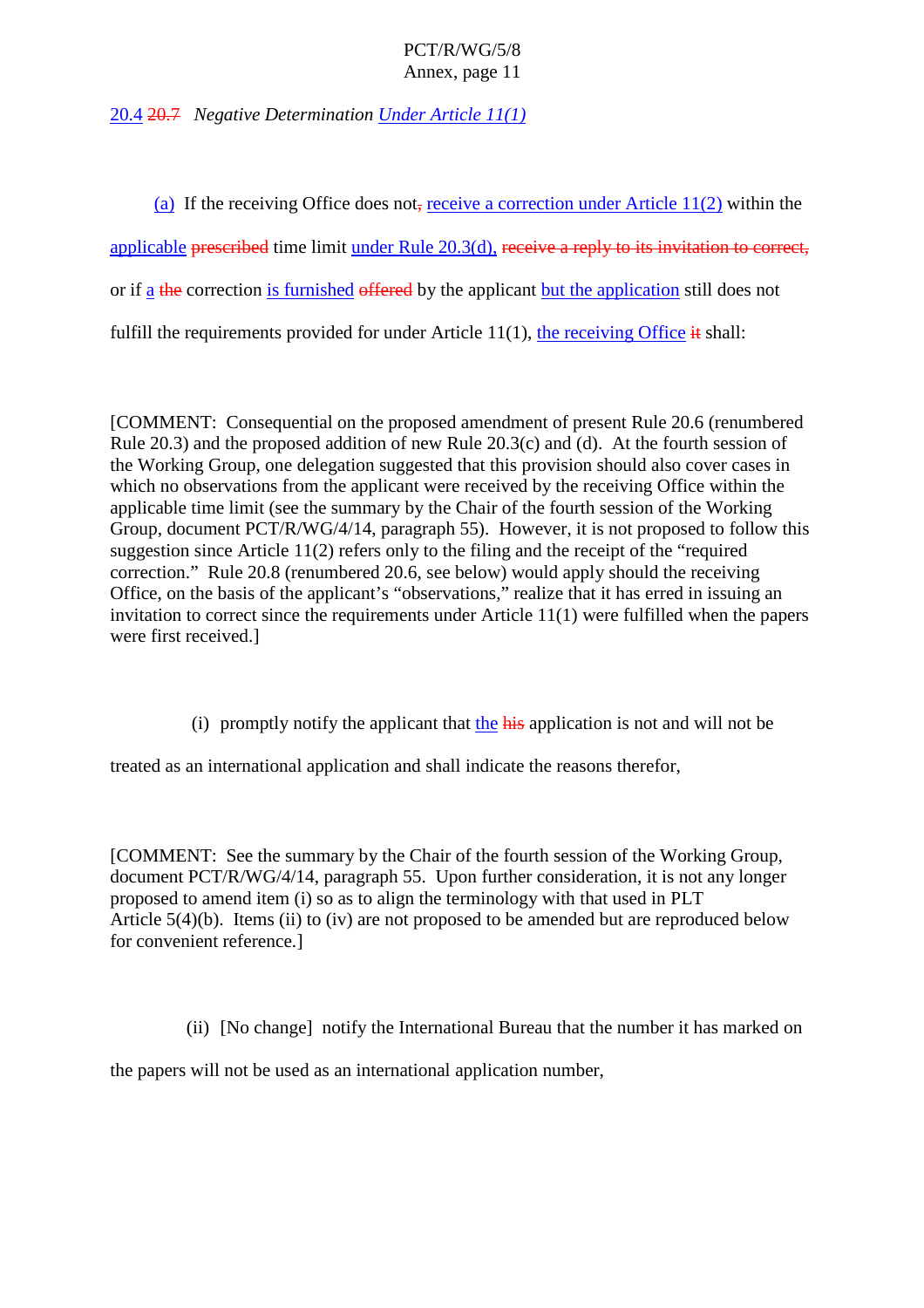*[Rule 20.4(a), continued]*

<span id="page-19-0"></span>(iii) [No change] keep the papers constituting the purported international application and any correspondence relating thereto as provided in Rule 93.1, and

(iv) [No change] send a copy of the said papers to the International Bureau where, pursuant to a request by the applicant under Article 25(1), the International Bureau needs such

(b) Any correction under Article 11(2) received by the receiving Office after the expiration of the applicable time limit under Rule 20.3(d) but before that Office sends a notification to the applicant under paragraph (a)(i) shall be taken into account in determining whether the papers purporting to be an international application comply with the requirements under Article 11(1).

[COMMENT: See the summary by the Chair of the fourth session of the Working Group, document PCT/R/WG/4/14, paragraph 53. Note that the date of actual receipt of the required correction would be accorded as the international filing date even if the required correction was received after the expiration of the applicable time limit under Rule 20.3(d).]

20.5 *Missing Part of Description, Claims or Drawings*

a copy and specially asks for it.

(a) Where, in determining whether the papers purporting to be an international application comply with the requirements under Article 11(1), the receiving Office finds that any of the following parts of the application appears to be missing from the international application ("missing part"):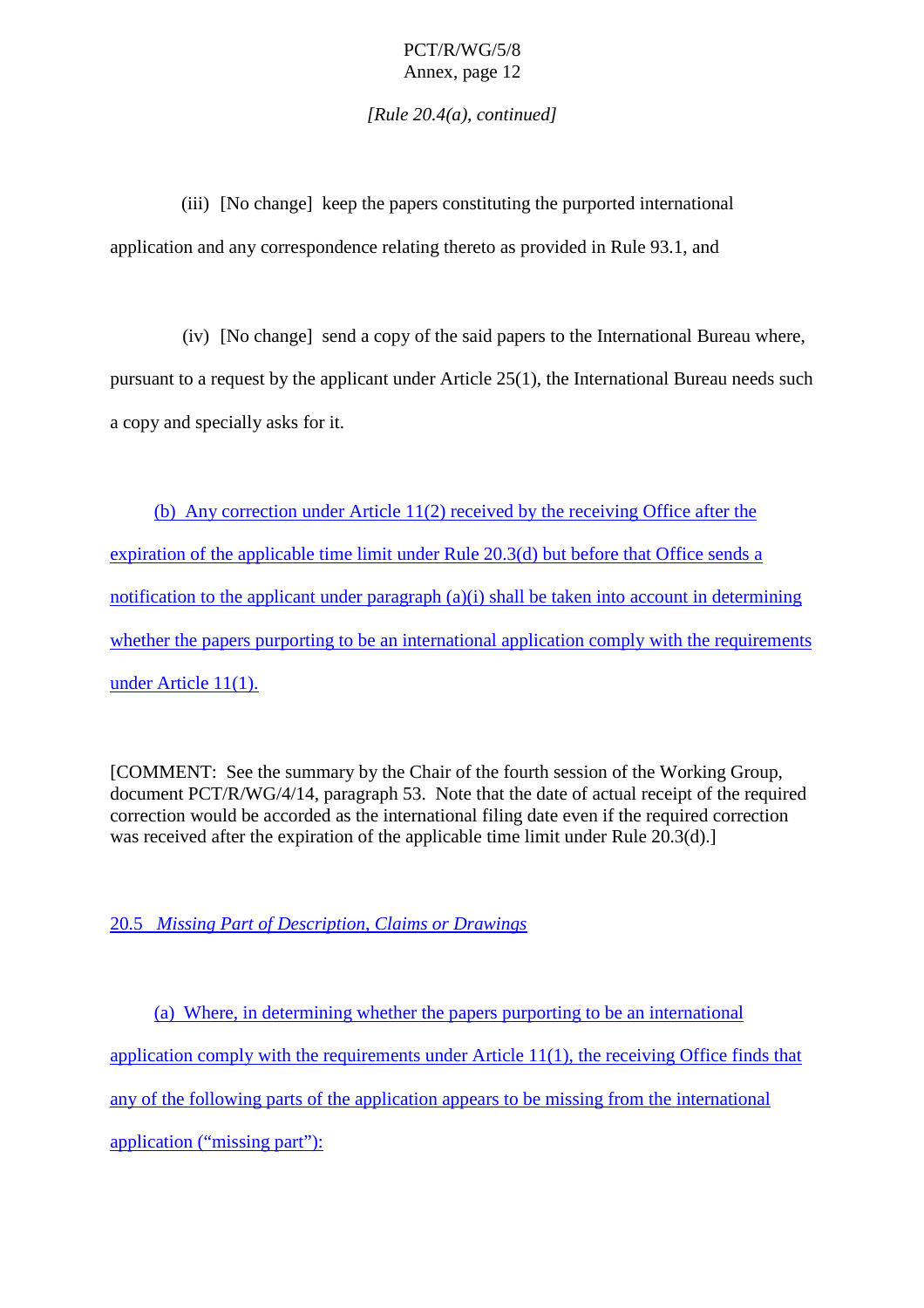*[Rule 20.5(a), continued]*

(i) a part of the description;

(ii) a part of the claim where there is only one claim;

(iii) a part of a claim or claims where there are several claims, including the case where an entire claim or entire claims appear to be missing;

(iv) a part of a drawing or of the drawings, including the case where an entire drawing or entire drawings appear to be missing;

that Office shall promptly invite the applicant to furnish the missing part (if any), and to make observations, if any, within the time limit under paragraph (c)(i). If that time limit expires after the expiration of 12 months from the filing date of any application whose priority is claimed, the receiving Office shall call this circumstance to the attention of the applicant.

[COMMENT: See the summary by the Chair of the fourth session of the Working Group, document PCT/R/WG/4/14, paragraphs 57 and 58. It does not appear necessary, as discussed by the Working Group at its fourth session, additionally to include an outer time limit under this provision.]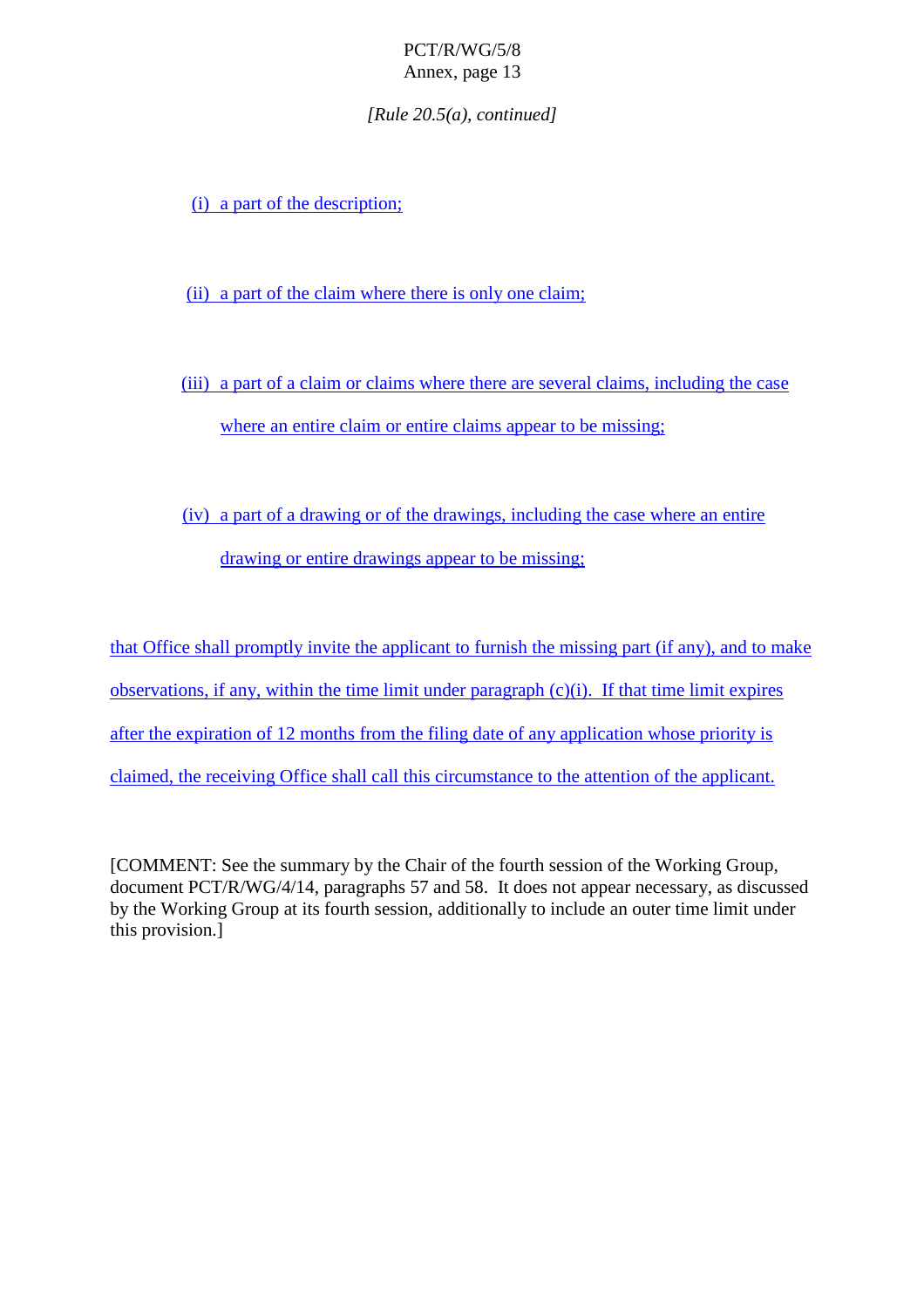*[Rule 20.5, continued]*

(b) Where the applicant furnishes a missing part to the receiving Office within the applicable time limit under paragraph (c), that part shall be included in the international application and, subject to paragraphs (d) and (e), the international filing date shall be the date on which the receiving Office received that missing part or the date on which all of the requirements of Article 11(1) are complied with, whichever is later.

[COMMENT: See the summary by the Chair of the fourth session of the Working Group, document PCT/R/WG/4/14, paragraph 56.]

(c) The time limit referred to in paragraphs (a) and (b) shall be:

(i) where an invitation referred to in paragraph (a) was sent to the applicant, [one month] [two months] from the date of the invitation;

(ii) where no invitation referred to in paragraph (a) was sent to the applicant, [one month] [two months] from the date on which one or more elements referred to in Article 11(1) were first received by the receiving Office.

[COMMENT: With regard to the applicable time limit, see PLT Article 5(6) and PLT Rule 2(3)(i) and (ii). The time limits have been retained in square brackets for further consideration by the Working Group (see the summary by the Chair of the fourth session of the Working Group, document PCT/R/WG/4/14, paragraph 61).]

(d) Where, in accordance with paragraph (b), the receiving Office has accorded as the international filing date, or has corrected the international filing date to, the date on which the receiving Office received the missing part and has notified the applicant accordingly under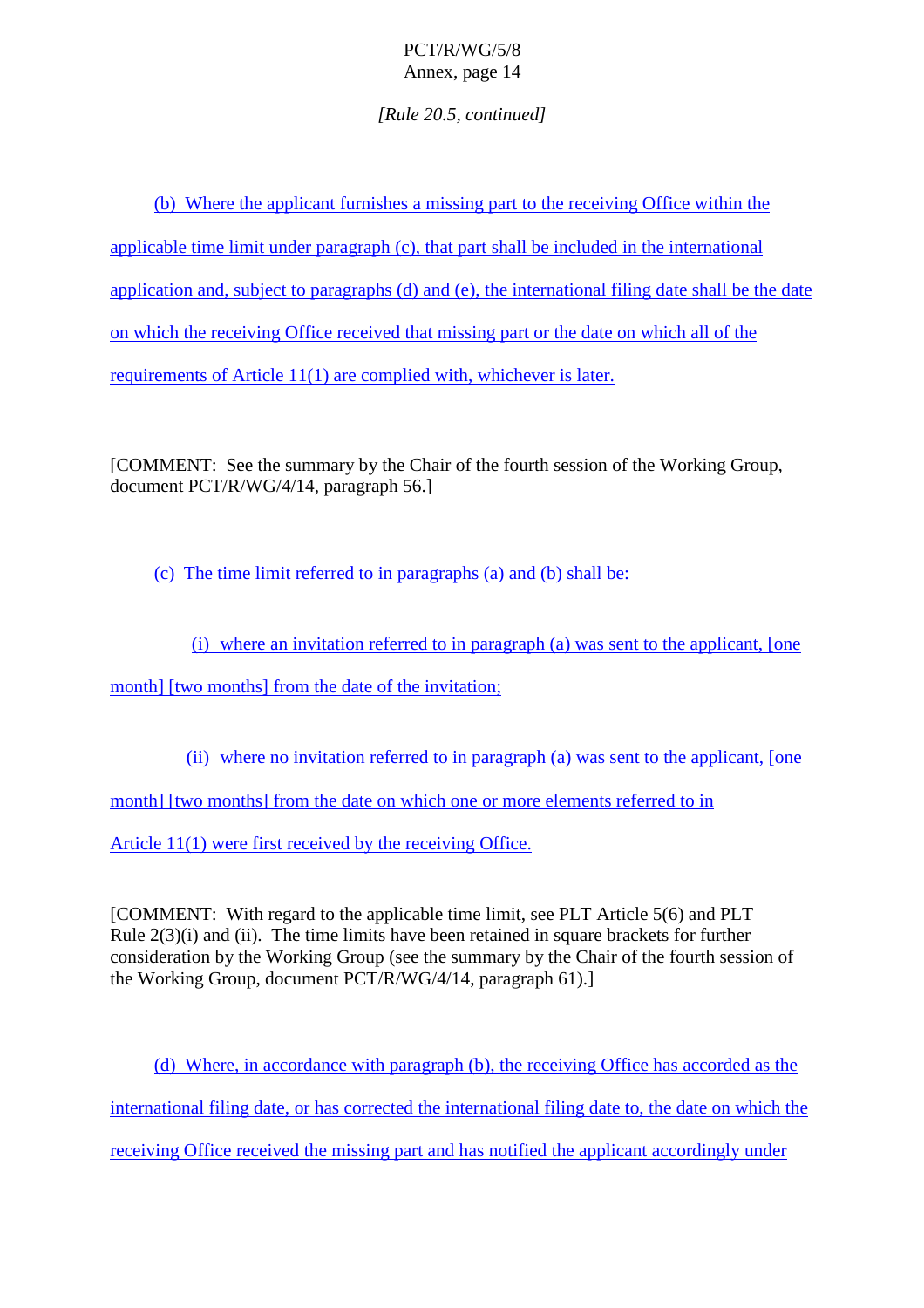*[Rule 20.5(d), continued]*

paragraph (f), the applicant may, in a notice submitted to the receiving Office within one month from the date of the notification under paragraph (f), request that the missing part be disregarded, in which case the missing part shall be considered not to have been furnished and the international filing date shall be the date on which all of the requirements of Article 11(1) are complied with.

[COMMENT: See PLT Article 5(6)(c). See the summary by the Chair of the fourth session of the Working Group, document PCT/R/WG/4/14, paragraph 64. The proposed wording ("request to disregard") differs from that used in the PLT ("withdraw") so as to avoid confusion with withdrawals under Rule 90bis.)]

(e) Where the international application, on the date on which one or more elements referred to in Article 11(1)(iii) were first received by the receiving Office, claims the priority of an earlier application and the applicant furnishes a missing part under paragraph (b), the international filing date shall, upon request of the applicant submitted to the receiving Office within the applicable time limit under paragraph (c), be the date on which all the requirements of Article 11(1) are complied with, provided that:

[COMMENT: See the summary of the Chair of the fourth session of the Working Group, document PCT/R/WG/4/14, paragraph 66.]

(i) a copy of the earlier application is furnished to the receiving Office within the

applicable time limit under paragraph (c);

[COMMENT: See PLT Rule 2(4)(i). Upon further review by the International Bureau, as invited by the Working Group (see the summary of the Chair of the fourth session of the Working Group, document PCT/R/WG/4/14, paragraph 67), the present draft retains the proposal, as was contained in document PCT/R/WG/4/2, not to include in paragraph (b) a requirement, as permitted under PLT Rule 2(4)(ii), that the applicant, upon invitation by the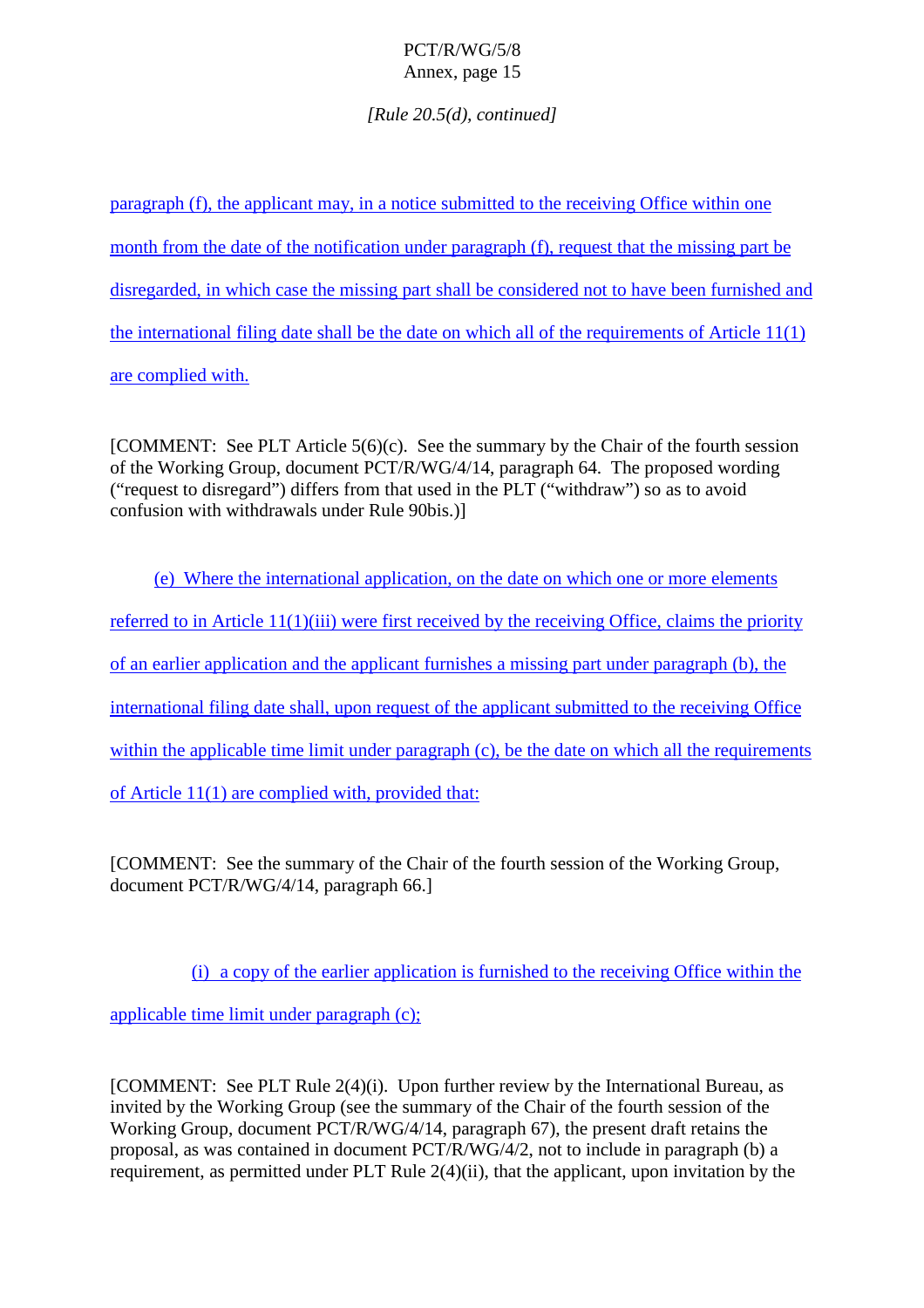*[Rule 20.5(e)(i), continued]*

Office, must file a certified copy of the earlier application (the "priority document"), in addition to the "simple" copy of the earlier application required to be furnished. The furnishing of a "simple" copy of the earlier application would appear sufficient for the purposes of the international phase; the consequences in case of any discrepancies between the "simple" copy and the certified copy of the earlier application would have to be dealt with in the national phase.]

(ii) where the earlier application is not in the same language accepted by the receiving Office under Rule 12.1(a) as the international application, a translation of the earlier application into that language is furnished to the receiving Office within the applicable time limit under paragraph (c);

[COMMENT: See PLT Rule 2(4)(iii).]

(iii) the missing part is completely contained in the earlier application;

[COMMENT: See PLT Rule 2(4)(iv).]

(iv) the international application, on the date on which one or more elements referred to in Article 11(1)(iii) were first received by the receiving Office, contained a statement under Rule 4.18 which subsequently was confirmed in accordance with that Rule;

[COMMENT: See PLT Rule 2(4)(v). See also proposed new Rule 4.18, above, and the summary of the Chair of the fourth session of the Working Group, document PCT/R/WG/4/14, paragraph 66.]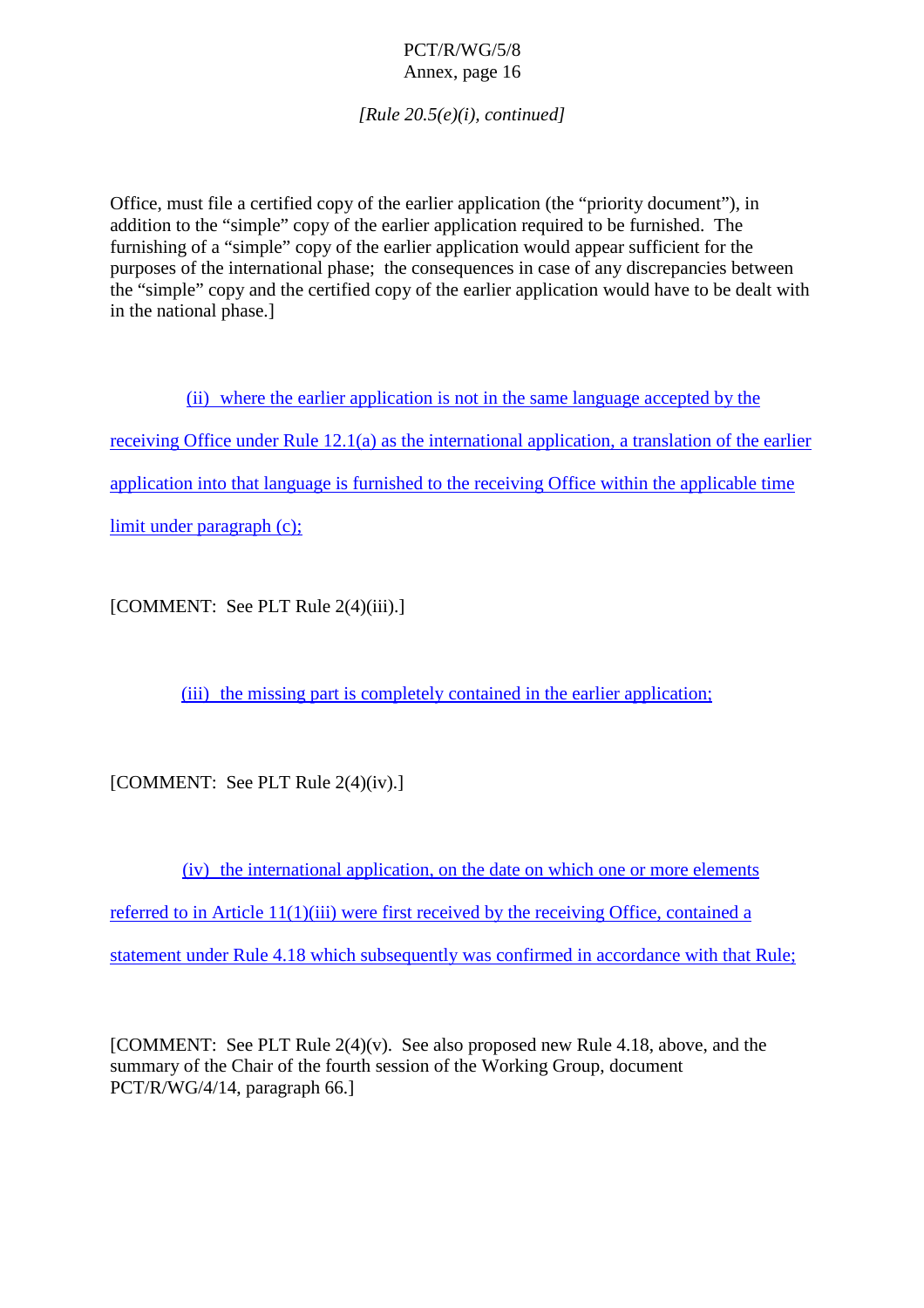*[Rule 20.5(e), continued]*

<span id="page-24-0"></span>(v) an indication is furnished to the receiving Office within the applicable time limit under paragraph (c) as to where, in the earlier application or in the translation referred to in item (iii), the missing part is contained.

[COMMENT: See PLT Rule 2(4)(vi.]

(f) In the cases referred to in paragraphs (b) and (d), the receiving Office shall promptly notify the applicant of the international filing date accorded or corrected under those paragraphs. At the same time, it shall send to the International Bureau a copy of the notification sent to the applicant, except where it has already sent, or is sending at the same time, the record copy to the International Bureau under Rule 22.1(a).

[COMMENT: See the summary by the Chair of the fourth session of the Working Group, document PCT/R/WG/4/14, paragraph 60. The second sentence is modeled on Rule 20.2(b), second sentence.]

20.6 20.8 *Error by the Receiving Office*

[No change] If the receiving Office later discovers, or on the basis of the applicant's reply realizes, that it has erred in issuing an invitation to correct since the requirements provided for under Article 11(1) were fulfilled when the papers were received, it shall proceed as provided in Rule 20.2 20.5.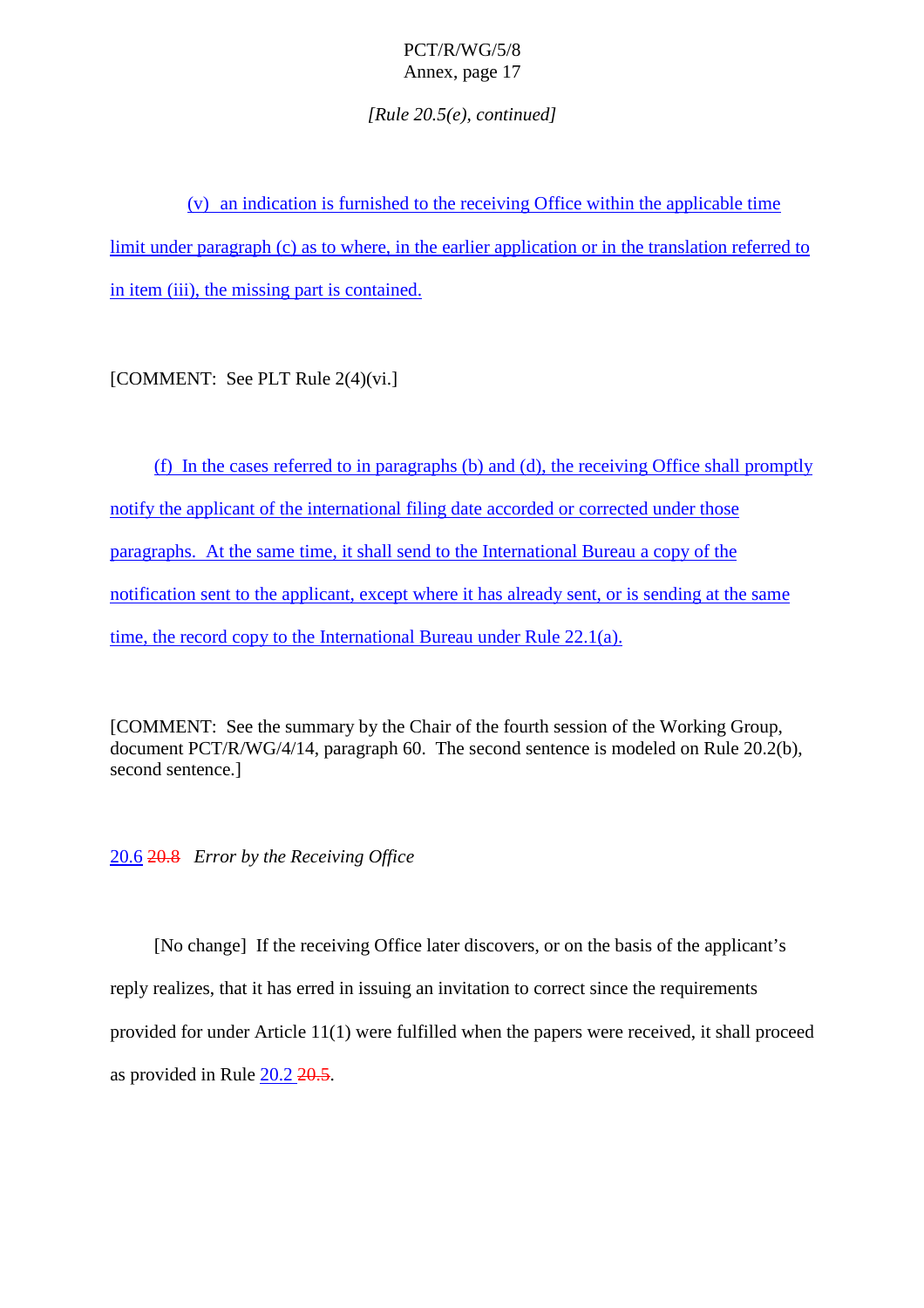*[Rule 20.6, continued]*

<span id="page-25-0"></span>[COMMENT: See the summary by the Chair of the fourth session of the Working Group, document PCT/R/WG/4/14, paragraphs 46 and 71. Since the provisions under proposed Rule 20.5 concerning the time limits for furnishing a missing part and concerning the according of the international filing date are the same in both situations (that is, the situation where the receiving Office realized itself that it had made an error and the situation where the error had been pointed out to the receiving Office by the applicant), a split into two separate provisions, as suggested by one delegation at the fourth session of the Working Group, would appear to provide no benefit.]

20.7 20.9 *Certified Copy for the Applicant*

[COMMENT: See the summary by the Chair of the fourth session of the Working Group, document PCT/R/WG/4/14, paragraph 46. No change is otherwise proposed to the present Rule but the text is reproduced below for convenient reference.]

[No change] Against payment of a fee, the receiving Office shall furnish to the

applicant, on request, certified copies of the international application as filed and of any

corrections thereto.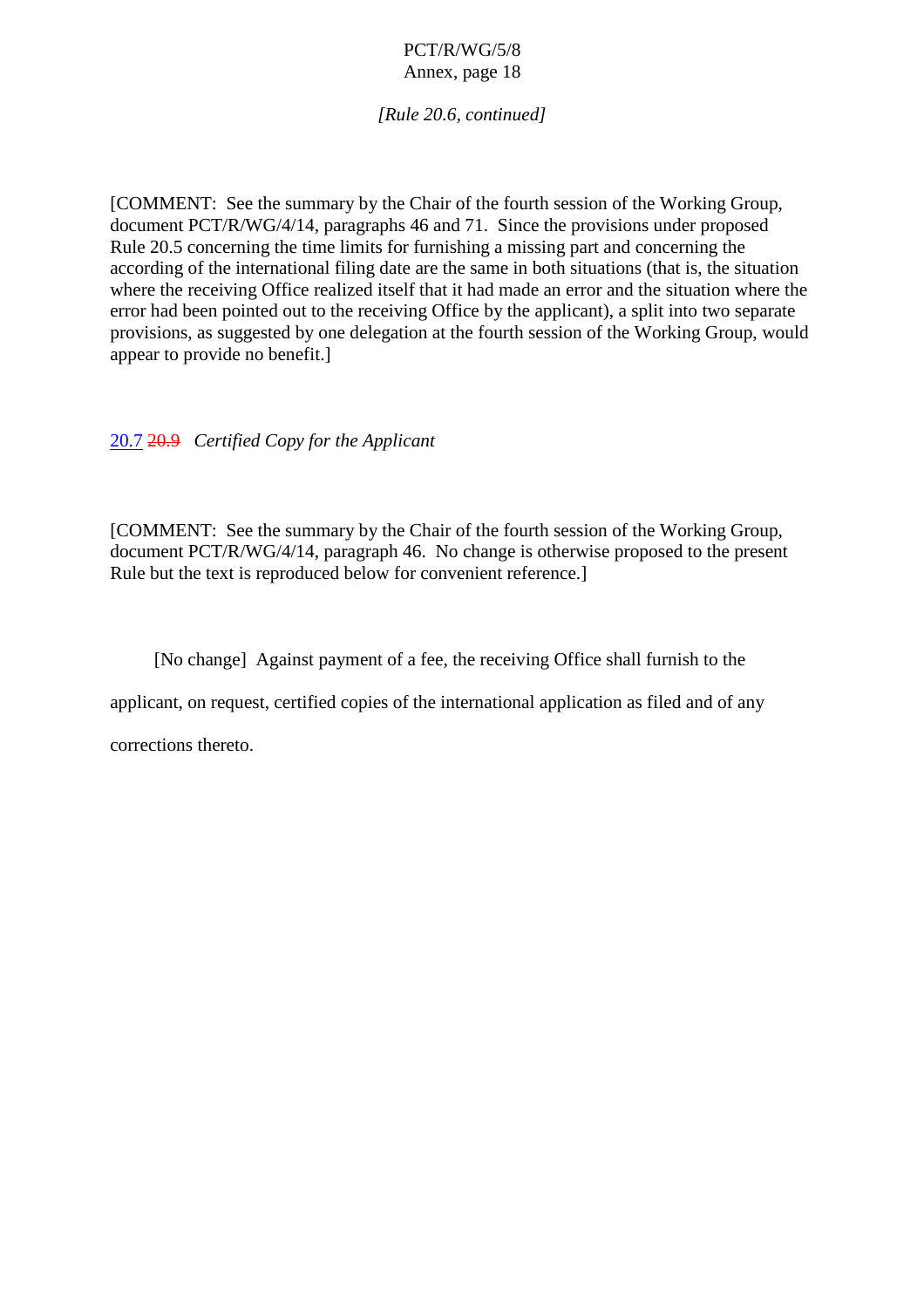### **Rule 22**

# **Transmittal of the Record Copy and Translation**

<span id="page-26-0"></span>22.1 *Procedure*

(a) [No change]

(b) If the International Bureau has received a copy of the notification under Rule  $20.2(c)$   $20.5(c)$  but is not, by the expiration of 13 months from the priority date, in possession of the record copy, it shall remind the receiving Office that it should transmit the record copy to the International Bureau promptly.

(c) If the International Bureau has received a copy of the notification under Rule  $20.2(c)$   $20.5(c)$  but is not, by the expiration of 14 months from the priority date, in possession of the record copy, it shall notify the applicant and the receiving Office accordingly.

[COMMENT: The proposed renumbering is consequential to the proposed renumbering of present Rule 20.5 above.]

(d) to (h) [No change]

22.2 and 22.3 [No change]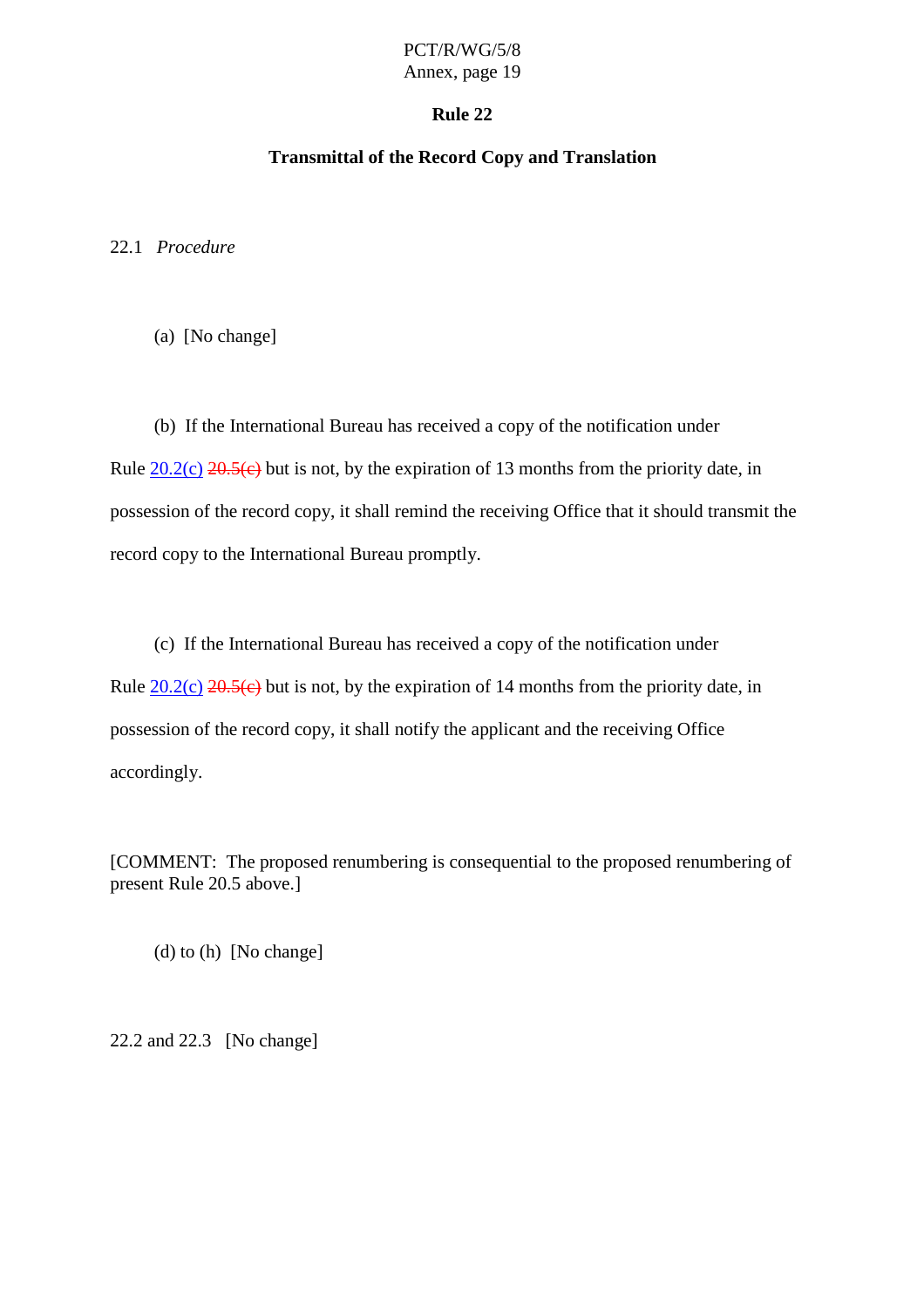# **Rule 26**

# <span id="page-27-0"></span>**Checking by, and Correcting Before, the Receiving Office of Certain Elements of the International Application**

26.1 *Invitation Under Article 14(1)(b) to Correct Time limit for Check*

(a) The receiving Office shall, issue the invitation to correct provided for in

Article 14(1)(b) as soon as possible, preferably within one month from the receipt of the

international application, invite the applicant, under Article 14(1)(b), to furnish the required

correction, and give the applicant the opportunity to make observations, within the time limit

under Rule 26.2.

[COMMENT: The title is proposed to be amended so as to correctly cover the subject matter of paragraph (a). See the summary by the Chair of the fourth session of the Working Group, document PCT/R/WG/4/14, paragraph 69; see also PLT Article 6(7).

(b) [Deleted] If the receiving Office issues an invitation to correct the defect referred to in Article 14(1)(a)(iii) or (iv) (missing title or missing abstract), it shall notify the

International Searching Authority accordingly.

[COMMENT: It is proposed to move the content of present paragraph (b) to the Administrative Instructions.]

26.2 *Time Limit for Correction*

The time limit referred to in Rule 26.1 Article 14(1)(b) shall be reasonable under the

circumstances and shall be [one month] [two months] fixed in each case by the receiving

Office. It shall not be less than one month from the date of the invitation to correct. It may be

extended by the receiving Office at any time before a decision is taken.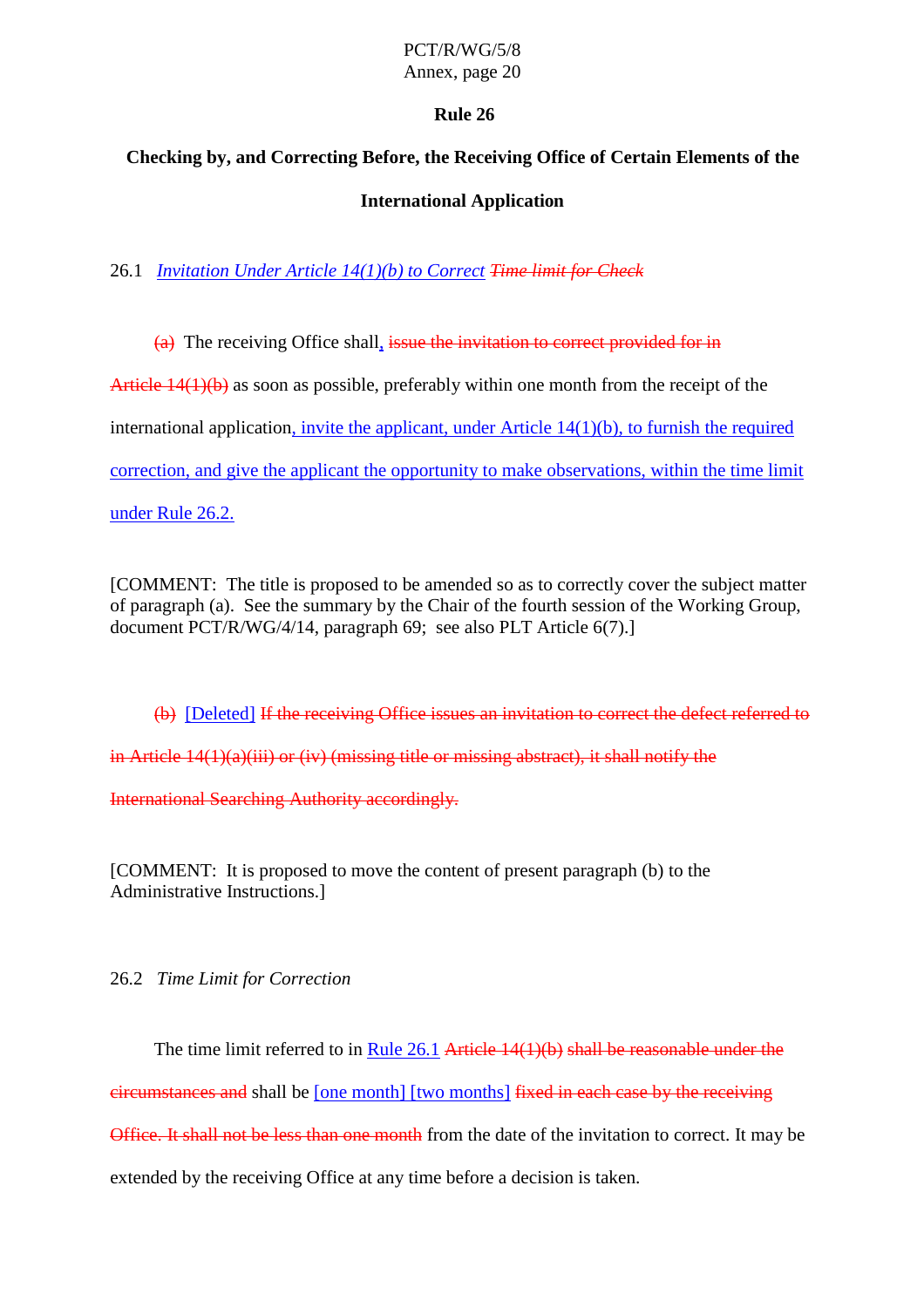*[Rule 26.2, continued]*

<span id="page-28-0"></span>[COMMENT: See PLT Article 6(7) and PLT Rule 6(1). The time limits have been retained in square brackets for further consideration by the Working Group (see also the Comments on the time limits under proposed Rules 20.3(d) and 20.5(c), above).]

26.2*bis* to 26.3*bis* [No change]

26.3*ter Invitation to Correct Defects Under Article 3(4)(i)*

(a) Where the abstract or any text matter of the drawings is filed in a language which is different from the language of the description and the claims, the receiving Office shall, unless

(i) and (ii) [No change]

invite the applicant to furnish a translation of the abstract or the text matter of the drawings into the language in which the international application is to be published. Rules  $26.1(a)$ , 26.2, 26.3, 26.3*bis*, 26.5 and 29.1 shall apply *mutatis mutandis*.

[COMMENT: The proposed renumbering is consequential to the proposed renumbering of present Rule 26.1(a), above.]

(b) [No change]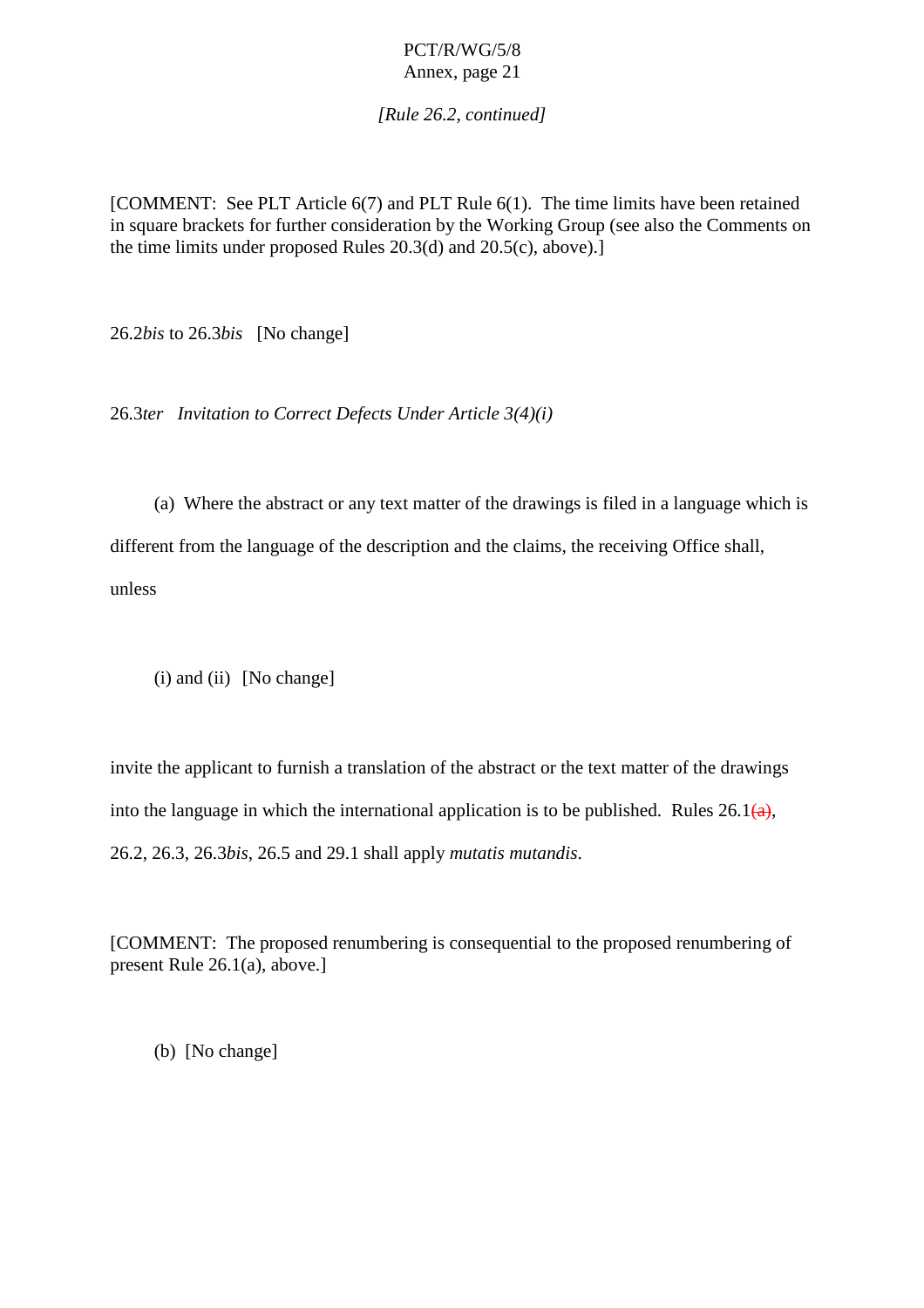*[Rule 26.3ter, continued]*

<span id="page-29-0"></span>(c) Where the request does not comply with Rule 12.1(c), the receiving Office shall invite the applicant to file a translation so as to comply with that Rule. Rules 3, 26.1 $\left(\frac{a}{a}\right)$ , 26.2, 26.5 and 29.1 shall apply *mutatis mutandis*.

[COMMENT: The proposed renumbering is consequential to the proposed renumbering of present Rule 26.1(a) above.]

(d) [No change]

26.4 [No change]

26.5 *Decision of the Receiving Office*

The receiving Office shall decide whether the applicant has submitted the correction within the time limit applicable under Rule 26.2, and, if the correction has been submitted within that time limit, whether the international application so corrected is or is not to be considered withdrawn, provided that no international application shall be considered withdrawn for lack of compliance with the physical requirements referred to in Rule 11 if it complies with those requirements to the extent necessary for the purpose of reasonably uniform international publication.

[COMMENT: See the summary by the Chair of the fourth session of the Working Group, document PCT/R/WG/4/14, paragraph 70.]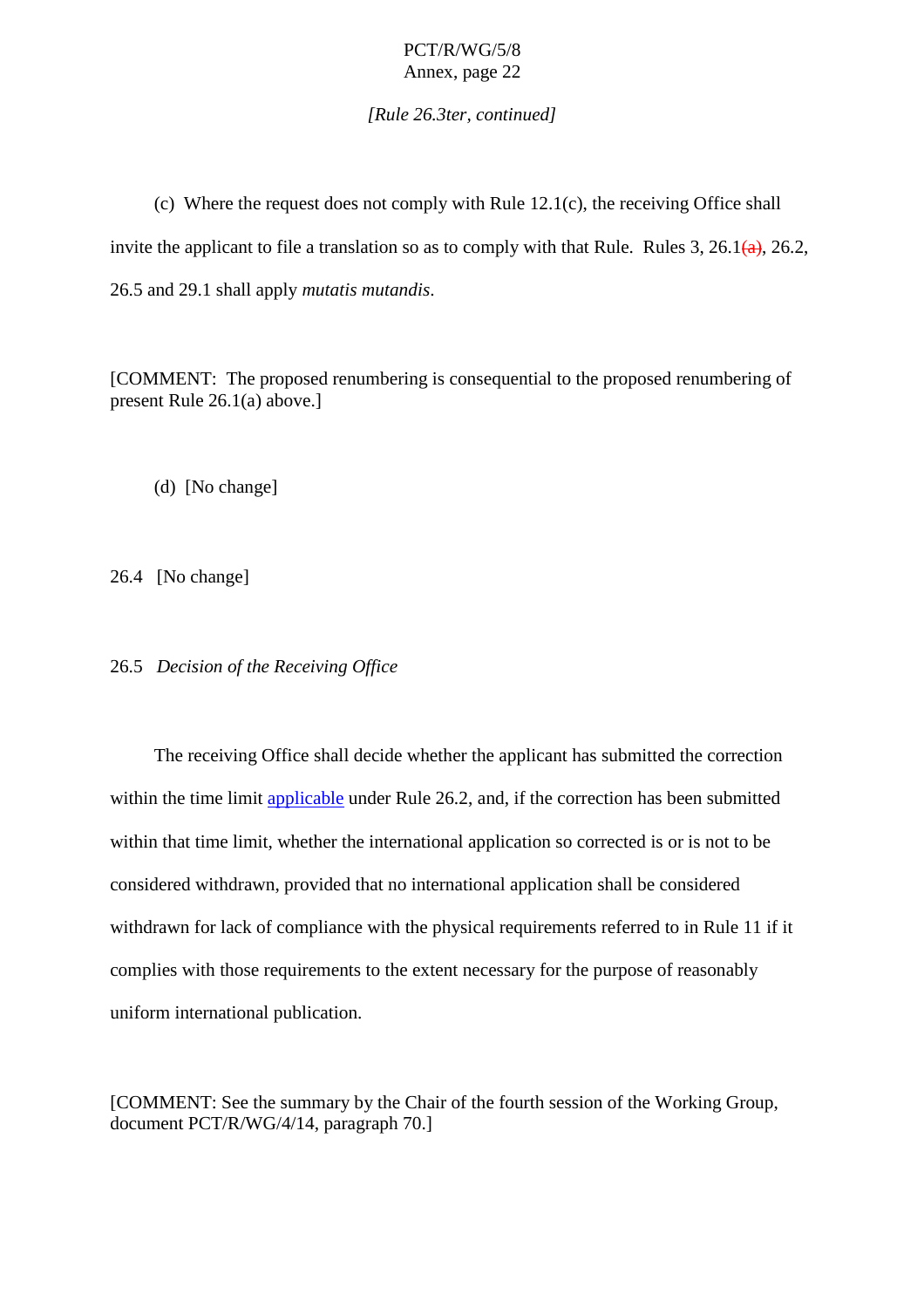<span id="page-30-0"></span>26.6 *Missing Drawings*

(a) If, as provided in Article 14(2), the international application refers to drawings which in fact are not included in that application, the receiving Office shall so indicate in the said application.

[COMMENT: It is proposed to move the content of paragraph (a) to the Administrative Instructions.]

(b) The date on which the applicant receives the notification provided for in Article

14(2) shall have no effect on the time limit fixed under Rule 20.2(a)(iii).

[COMMENT: The proposed deletion of present paragraph (b) is consequential on the proposed amendment of Rule 20 (see above).]